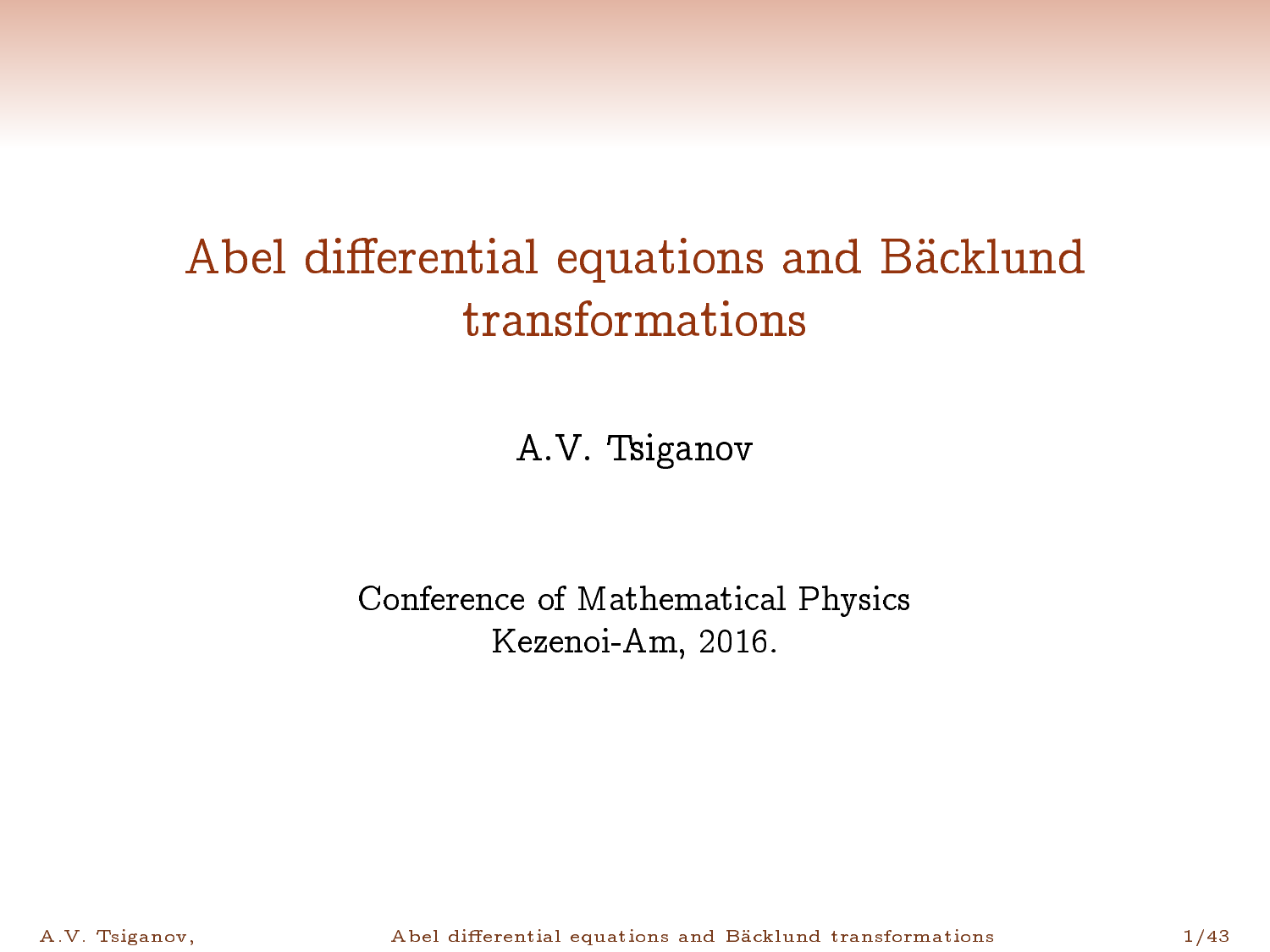### Jacobi method

The stationary Hamilton-Jacobi equation

$$
H=E
$$

is said to be separable in a set of canonical coordinates

$$
\left\{\,u_{i},\,p_{\,u_{\!j}}\,\right\} = \delta_{\,ij} \;,\qquad \left\{\,u_{i},\,u_{j}\,\right\} = \left\{\,p_{\,u_{i}},\,p_{\,u_{j}}\,\right\} = 0\;,
$$

if there is an additively separated complete integral

$$
W(u_1,\ldots,u_n;\alpha_1,\ldots,\alpha_n)=\sum_{i=1}^n\,W_i(u_i;\alpha_1,\ldots,\alpha_n)
$$

depending non-trivially on constants  $\alpha_1, \ldots, \alpha_n$ .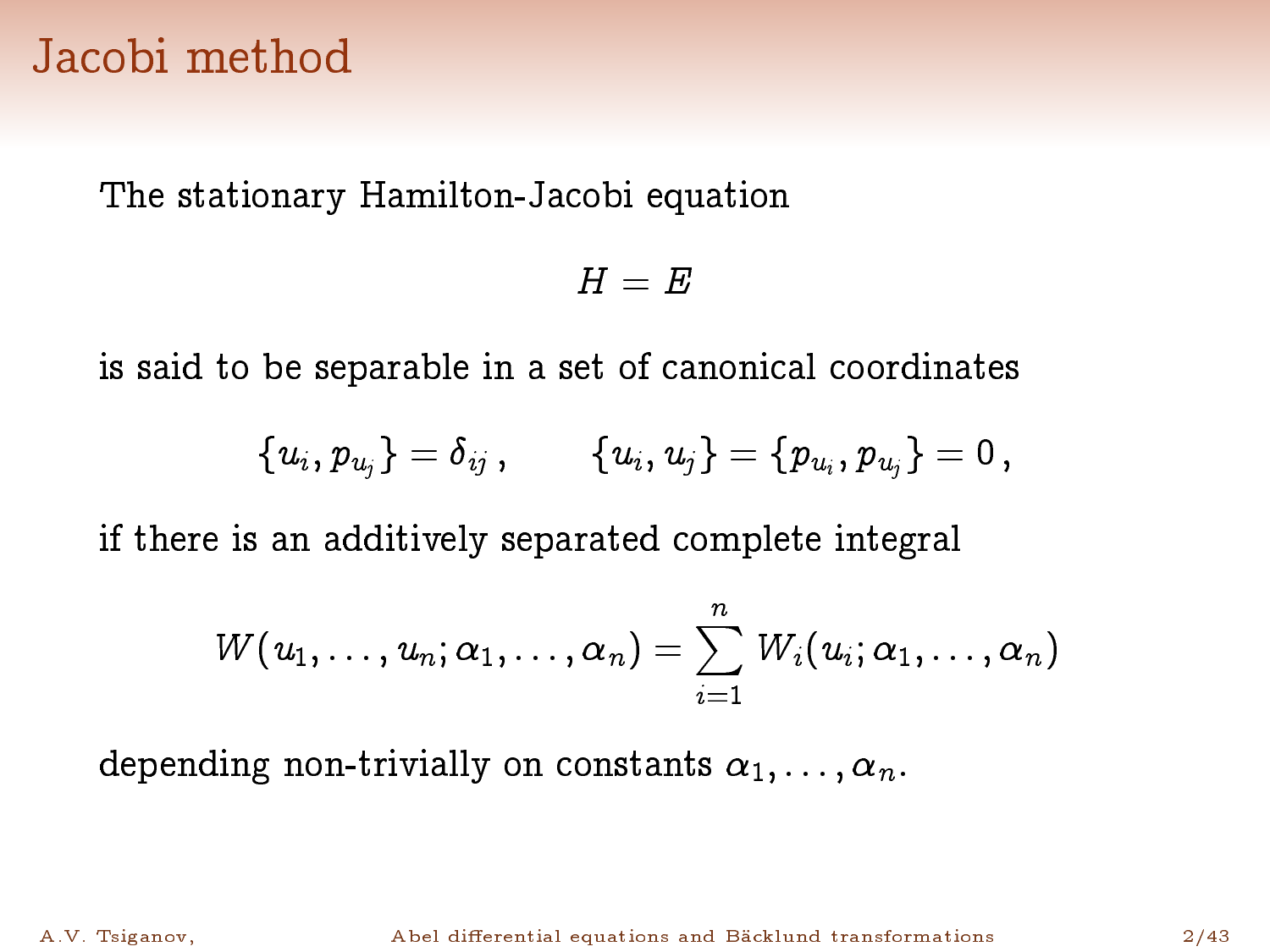C.G.J. Jacobi, Vorlesungen über dynamik, Berlin, G.Reimer, 1884 "The main difficulty in integrating a given differential equation lies in introducing convenient variables, which there is no rule for finding. Therefore, we must travel the reverse path and after finding some notable substitution, look for problems to which it can be successfully applied."

Substituting canonical coordinates  $u, p_u$  into the separated relations

$$
\Phi_i(u_i,p_{u_i},H_1,\ldots,H_n)=0\qquad\text{with}\quad \det\left[\frac{\partial\Phi_i}{\partial H_j}\right]\neq 0
$$

and solving the resulting equations with respect to  $H_1, \ldots, H_n$ , we obtain new integrable system with independent integrals of motion  $H_1, \ldots, H_n$  in the involution.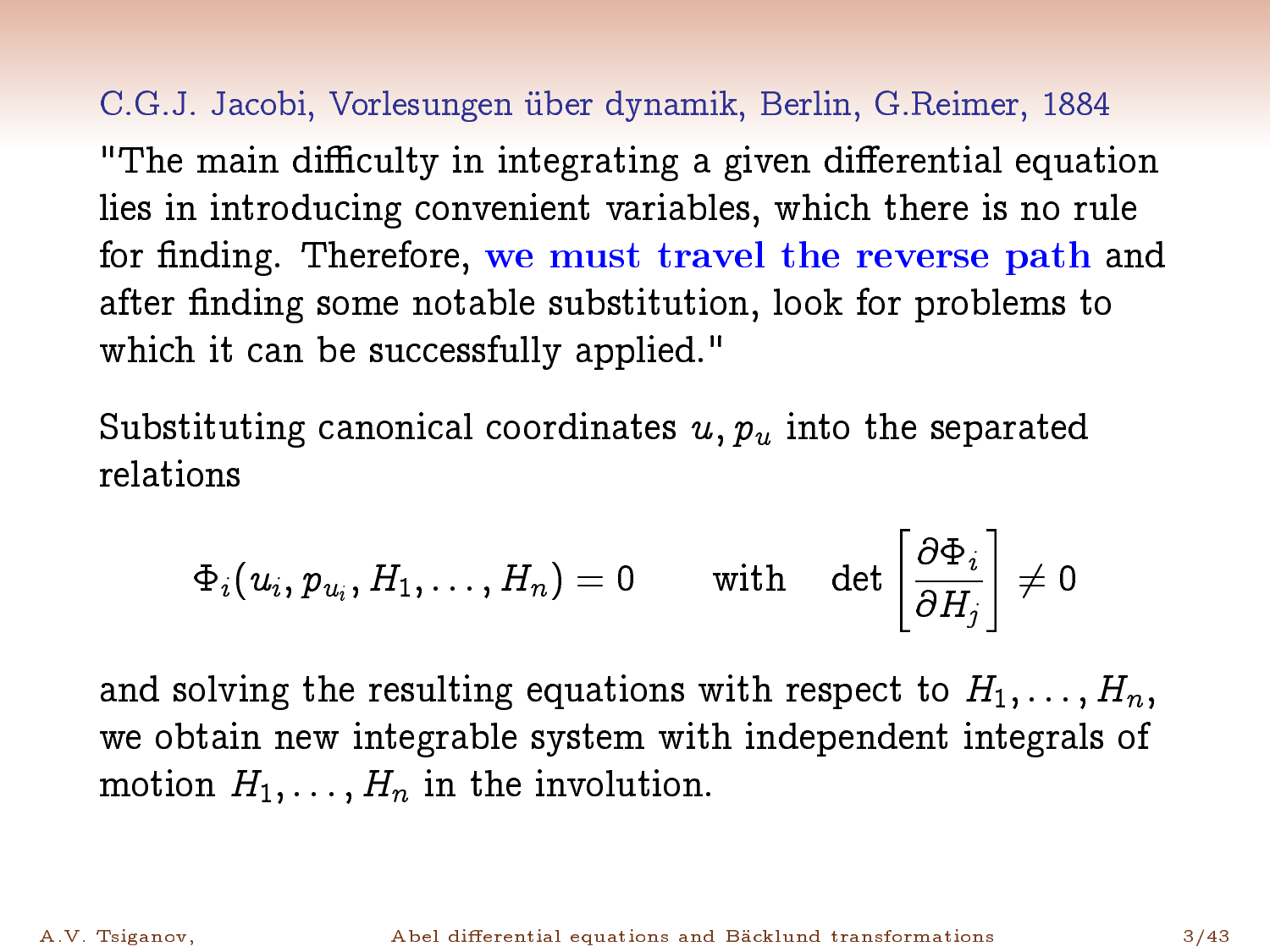# Possible generalisation of Jacobi method

Let us add one more step to this well-known construction of new integrable systems:

- take some known Hamilton-Jacobi equation  $H = E$ separable in canonical variables  $(u, p_u)$ ;
- make Bäcklund transformation (BT) of variables  $(u, p_u) \rightarrow (\tilde{u}, \tilde{p}_u);$
- substitute new canonical variables  $\tilde{u}, \tilde{p}_u$  into the suitable separated relations and obtain new interesting integrable systems.

Kodama, Wadati (1976) and Wojciechowski (1982) proposed

#### Definition:

BT is canonical transformation of variables preserving the Hamiltonian character of the equations of motion and the form of Hamilton-Jacobi equations.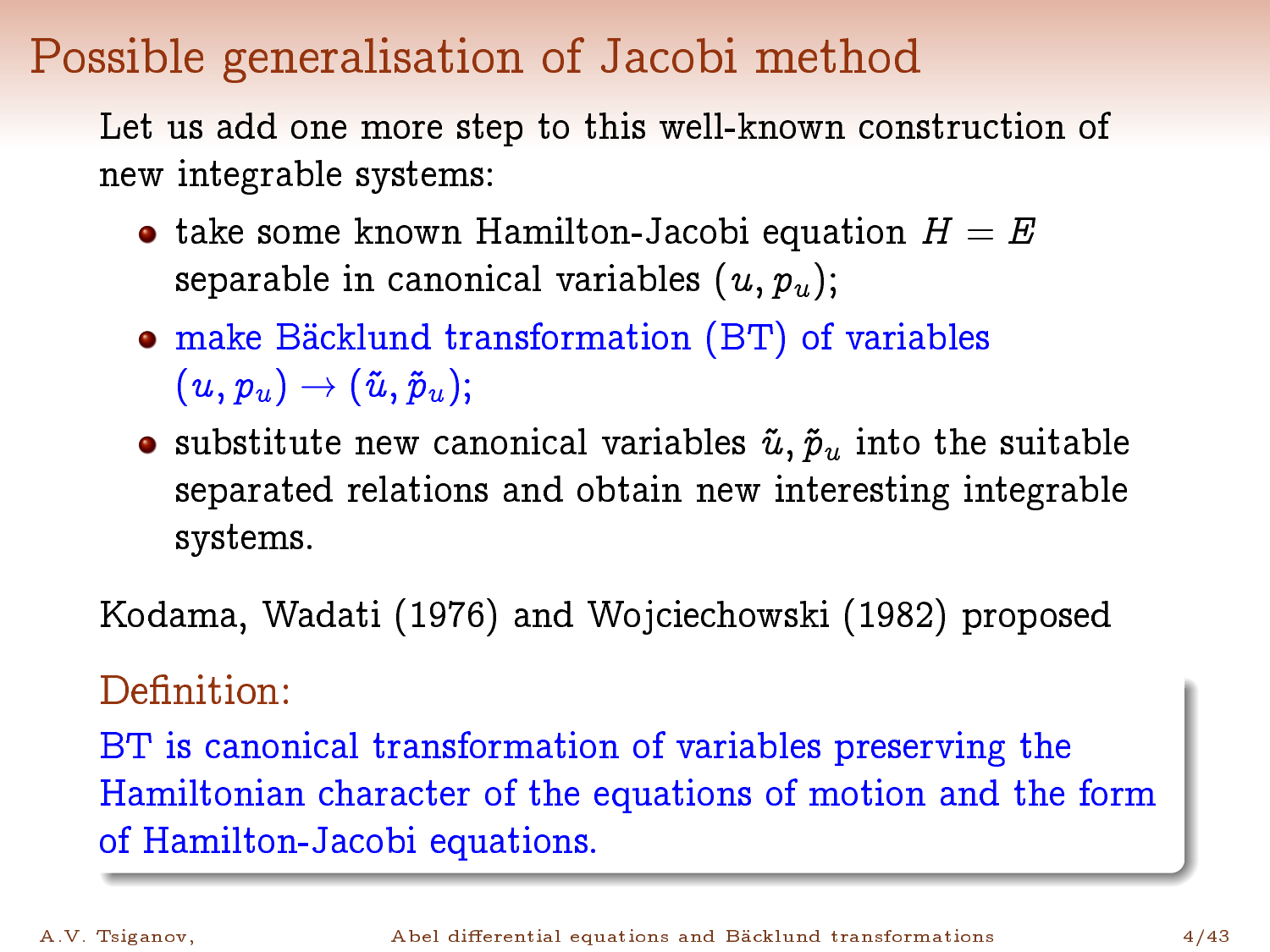Integration of equations of motion is reduced to the calculation of integrals of algebraic functions

$$
I=\int R(x,y)dx
$$

- $\bullet$   $x$  independent variable
- $R$  rational function on  $x$  and  $y$
- $\bullet$  y algebraic function on x

Function  $y = y(x)$  is defined by an irreducible equation of the form

$$
f(x,y)=y^n+A_1y^{n-1}+\cdots+A_n=0.
$$

where the  $A_i(x)$  are polynomials in x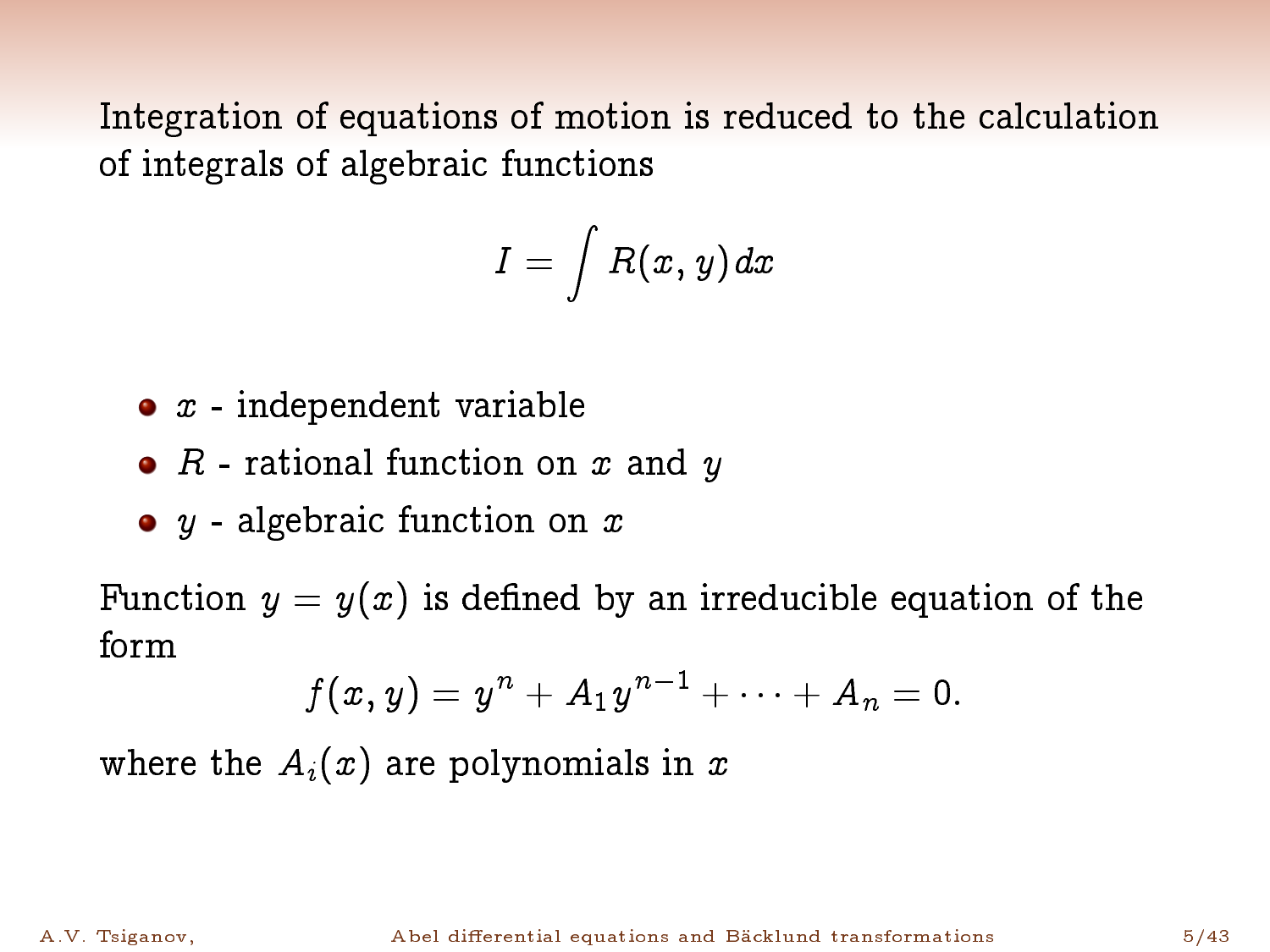In modern terms, one considers the plane algebraic curve

$$
\mathcal{C}:\qquad f(x,y)=0
$$

rational differential

$$
\omega \, = \, R(\,x,\,y\,)dx\big|_{{\cal C}}
$$

and integral

$$
I=\int_{(x_0,y_0)}^{(x,y)}\omega
$$

on a compact Riemann surface.

Such integrals are highly transcendental functions of the upper limit of integration and consequently are generally difficult to study directly.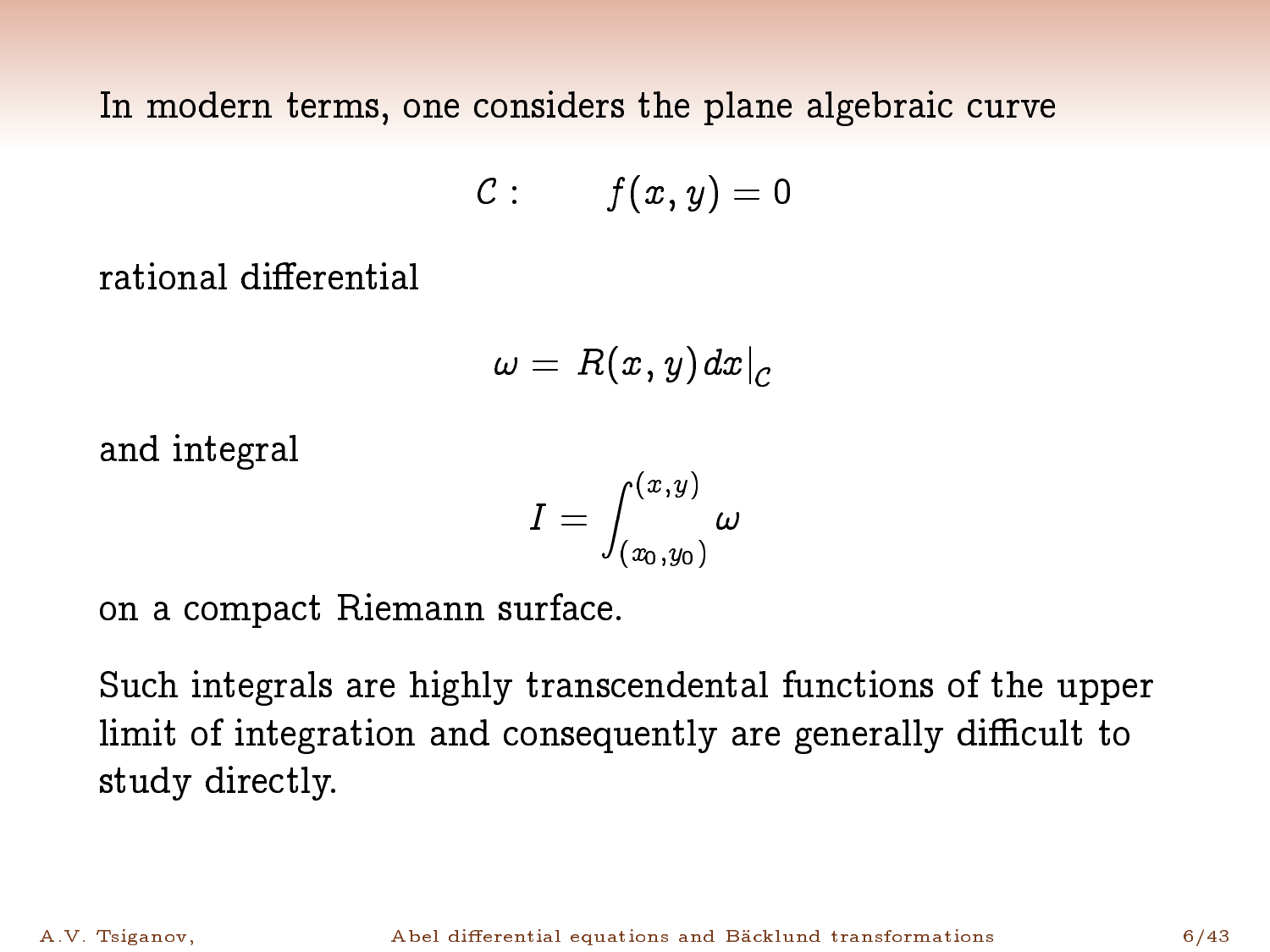Abel's idea was to consider the sum of integrals

$$
I(t)=\sum_{k=1}^n\int^{\mathrm{p}_k(t)}\omega\,,
$$

to the variable points  $\mathrm{p}_k(t) = (x_k(t),y_k(t))$  of intersection of  $\mathcal C$ with a a family of plane curves, which are defined by equation

$$
h(x,y,t)=0
$$

depending rationally on a parameter  $t$ .

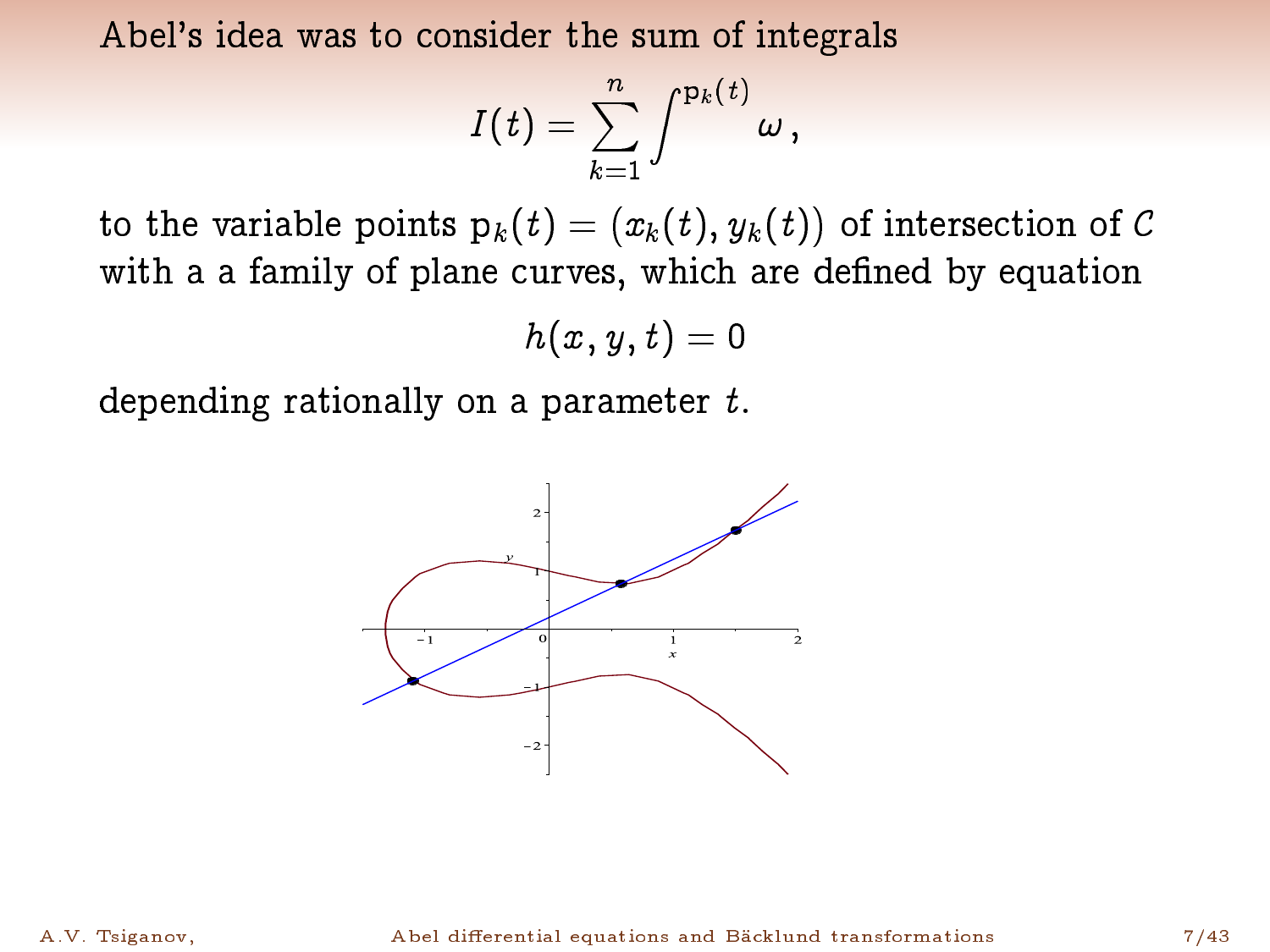### Abel Theorem

If  $\omega$  is a regular differential, which has no poles on  $C$ , then

$$
I(t)=\sum_{k=1}^n\int^{\mathrm{p}_k(t)}=const\quad\Rightarrow\quad I'(t)=0\,.
$$

or

$$
\frac{d}{dt}\sum_{k=1}^n \int^{\mathrm{p}_k(t)} \omega = \omega(\mathrm{p}_1) + \omega(\mathrm{p}_2) + \cdots + \omega(\mathrm{p}_n) = 0\,.
$$

where

$$
\omega(\mathrm{p}_k)=R(x_k(t),y_k(t))\ x_k'(t)\ dt
$$

Equation of this form is called an Abel differential equation.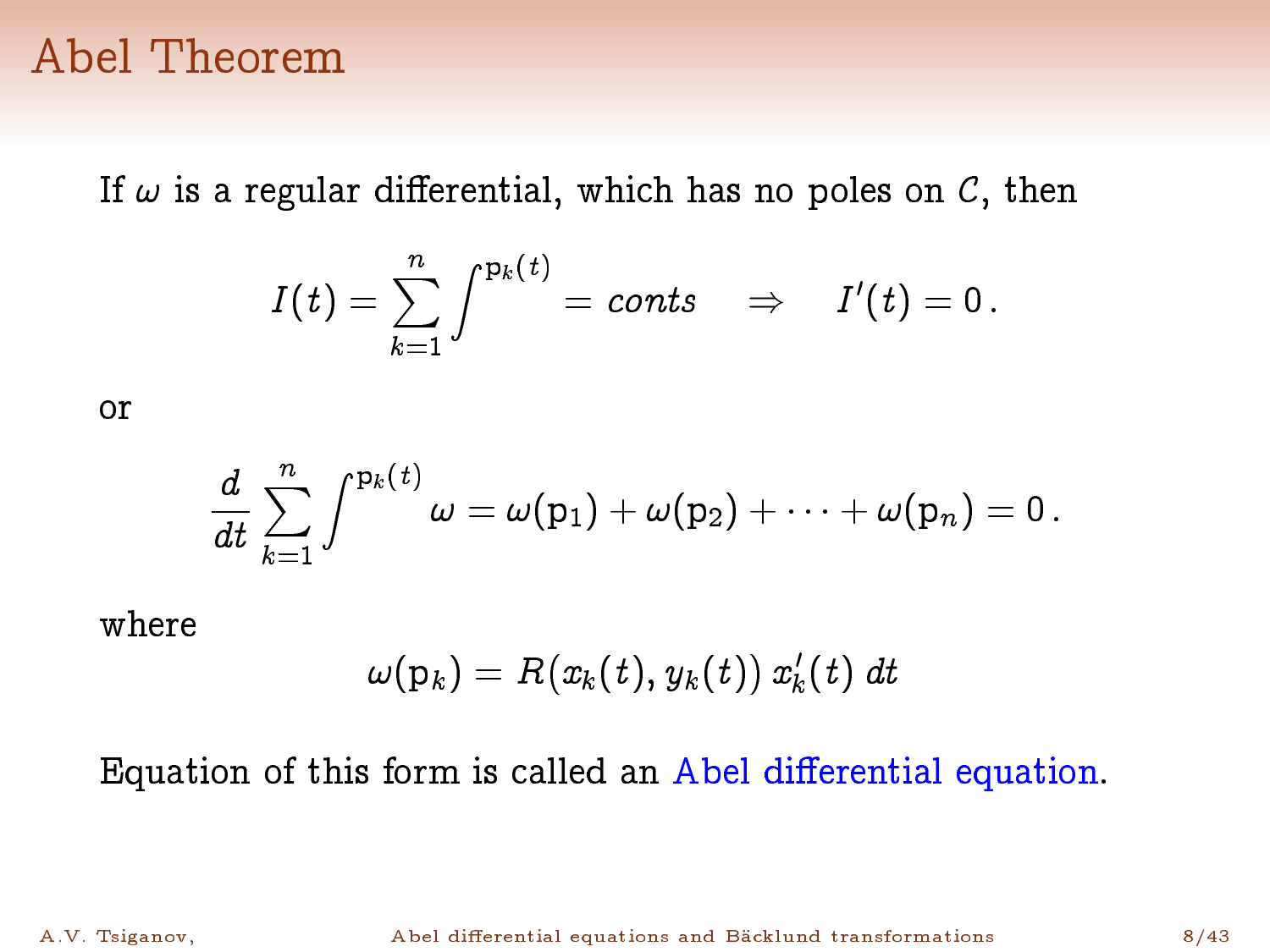For instance, on the elliptic curve  $C$  we have three possible Abel equations

$$
\begin{aligned}\frac{dx_1}{y_1}+\frac{dx_2}{y_2}=0\,,\qquad\frac{dx_1}{y_1}+\frac{dx_2}{y_2}+\frac{dx_3}{y_3}=0\,,\\ \frac{dx_1}{y_1}+\frac{dx_2}{y_2}+\frac{dx_3}{y_3}+\frac{dx_4}{y_4}=0\end{aligned}
$$

on four points of intersection of  $C$  with parabola, see details in A.G. Greenhill,The applications of elliptic functions, 1892.

Modern theory of Abel differential equations may be found in M. Green, P. Griffiths, Abel's differential equations, 2002; P. Griths, The Legacy of Abel in Algebraic Geometry, 2004; S. L. Kleiman,The Picard scheme, 2005.

A.V. Tsiganov, C. Abel differential equations and Bäcklund transformations 9/43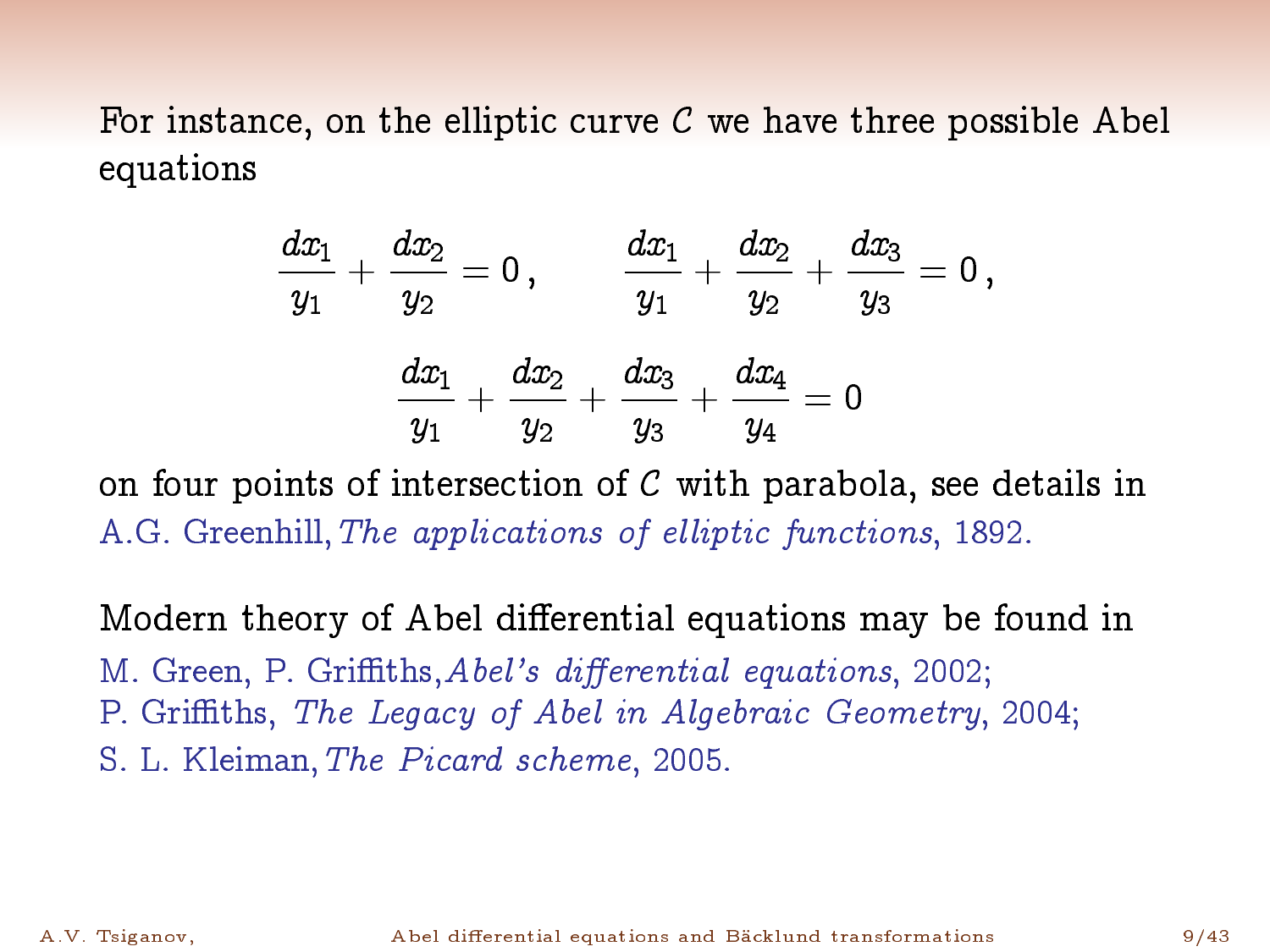# Abel equations in Jacobi paper

Uber eine neue Methode zur Integration der hyperelliptischen Differentialgleichungen und über die rationale Form ihrer vollständigen algebraischen Integralgleichungen.

(Von Herrn Professor Dr. C. G. J. Jacobi zu Berlin.)

ch werde das System Differentialgleichungen

1.  
\n
$$
\begin{cases}\n\frac{dx_1}{\sqrt{X_1}} + \frac{dx_1}{\sqrt{X_1}} \dots + \frac{dx_n}{\sqrt{X_n}} = 0, \\
\frac{x_1 dx_1}{\sqrt{X_1}} + \frac{x_2 dx_1}{\sqrt{X_2}} \dots + \frac{x_n dx_n}{\sqrt{X_n}} = 0, \\
\frac{x_1^2 dx_1}{\sqrt{X_1}} + \frac{x_2^2 dx_2}{\sqrt{X_1}} \dots + \frac{x_n^2 dx_n}{\sqrt{X_n}} = 0, \\
\vdots \\
\frac{x_1^{n-2} dx_1}{\sqrt{X_1}} + \frac{x_2^{n-2} dx_2}{\sqrt{X_2}} \dots + \frac{x_n^{n-2} dx_n}{\sqrt{X_n}} = 0,\n\end{cases}
$$

in welchem  $X_1, X_2, \ldots, X_n$  dieselben ganzen Functionen  $2n^{ten}$  Grades respective von den Variabeln  $x_1, x_2, \ldots x_n$  sind, und  $n > 2$  ist, mit dem Namen eines Systems hyperelliptischer Differentialgleichungen bezeichnen.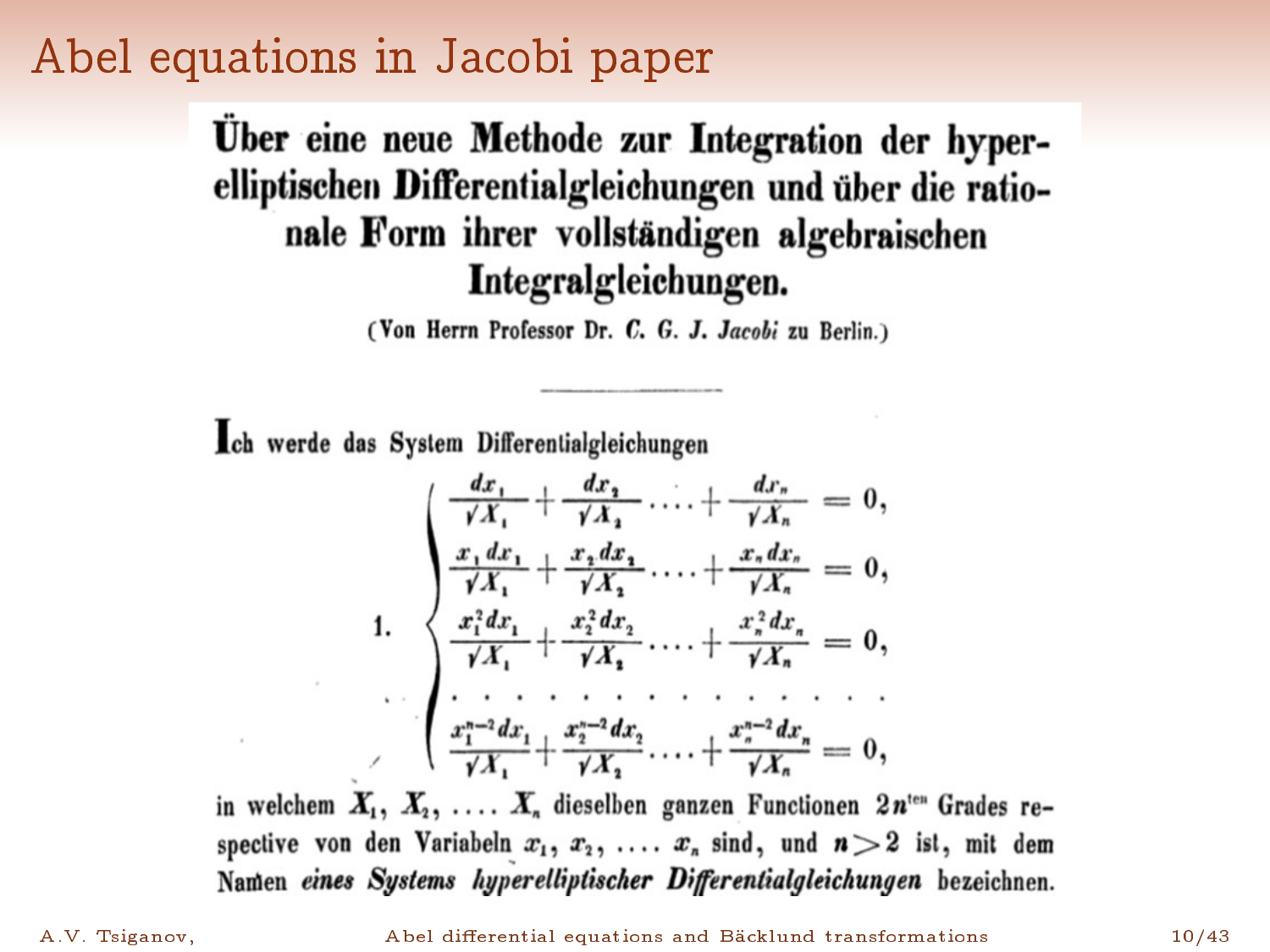Following to Jacobi consider two Hamiltonian flows

$$
\begin{aligned}\n\frac{d u_1}{d t_1} &= \{ u_1, H_1 \} = \frac{p_{u_1}}{u_1 - u_2}\,, &\qquad \frac{d u_2}{d t_1} &= \{ u_2, H_1 \} = - \frac{p_{u_2}}{u_1 - u_2} \\
\frac{d u_2}{d t_2} &= \{ u_1, H_2 \} = - \frac{u_2 p_{u_1}}{u_1 - u_2}\,, &\qquad \frac{d u_2}{d t_2} &= \{ u_2, H_2 \} = \frac{u_1 p_{u_2}}{u_1 - u_2}.\n\end{aligned}
$$
\nwhere

$$
p_i^2=f(u_i)\,,\qquad f(u)=a_6\;\!u^6\!+a_5\;\!u^5\!+a_4\;\!u^4\!+a_3\;\!u^3\!+a_2\;\!u^2\!+a_1\;\!u\!+a_0.
$$

Standard combinations of these equations read as

$$
\frac{du_1}{\sqrt{f(u_1)}}+\frac{du_2}{\sqrt{f(u_2)}}=dt_1\,,\qquad \frac{u_1du_1}{\sqrt{f(u_1)}}+\frac{u_2du_2}{\sqrt{f(u_2)}}=dt_2.
$$

A.V. Tsiganov, **Abel differential equations and Bäcklund transformations** 11/43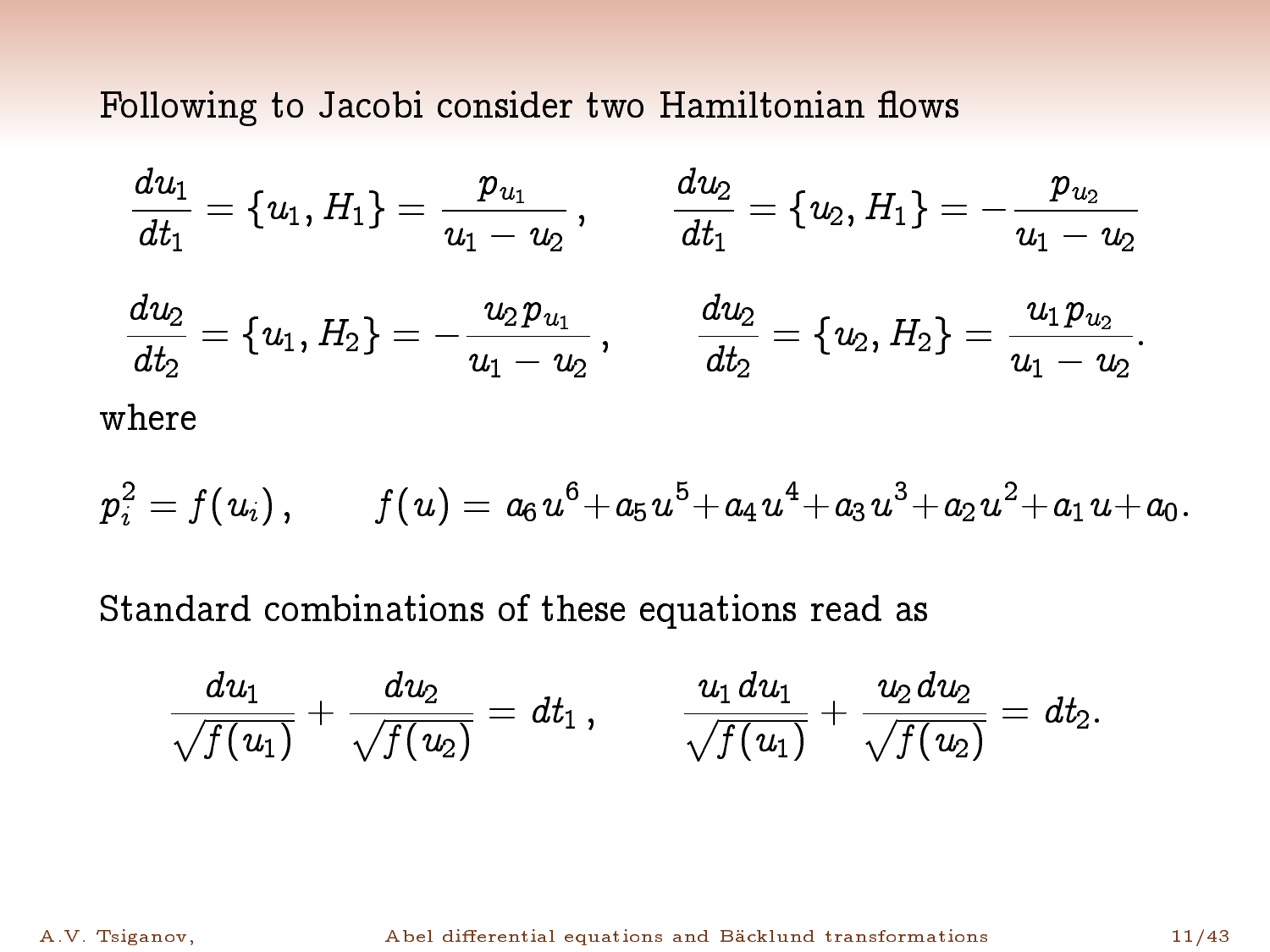Functions  $u_{1,2}(t_1,t_2)$  have to be found by inversion of the Abel map

$$
\int^{u_1} \frac{du_1}{\sqrt{f(u_1)}} + \int^{u_2} \frac{du_2}{\sqrt{f(u_2)}} = t_1 + \beta_1 \,,
$$

$$
\int^{u_1} \frac{u_1 du_1}{\sqrt{f(u_1)}} + \int^{u_1} \frac{u_2 du_2}{\sqrt{f(u_2)}} = t_2 + \beta_2.
$$

or

$$
\int^{u_1} \omega_1 + \int^{u_2} \omega_1 = t_1 + \beta_1 \,, \qquad \int^{u_1} \omega_2 + \int^{u_1} \omega_2 = t_2 + \beta_2.
$$

Such equations appear for many integrable systems with two-degrees of freedom : Neumann, Garnier, Clebsch, Rosochatius, Hénon-Heiles systems, Kowalevski top, Goryachev-Chaplygin top etc.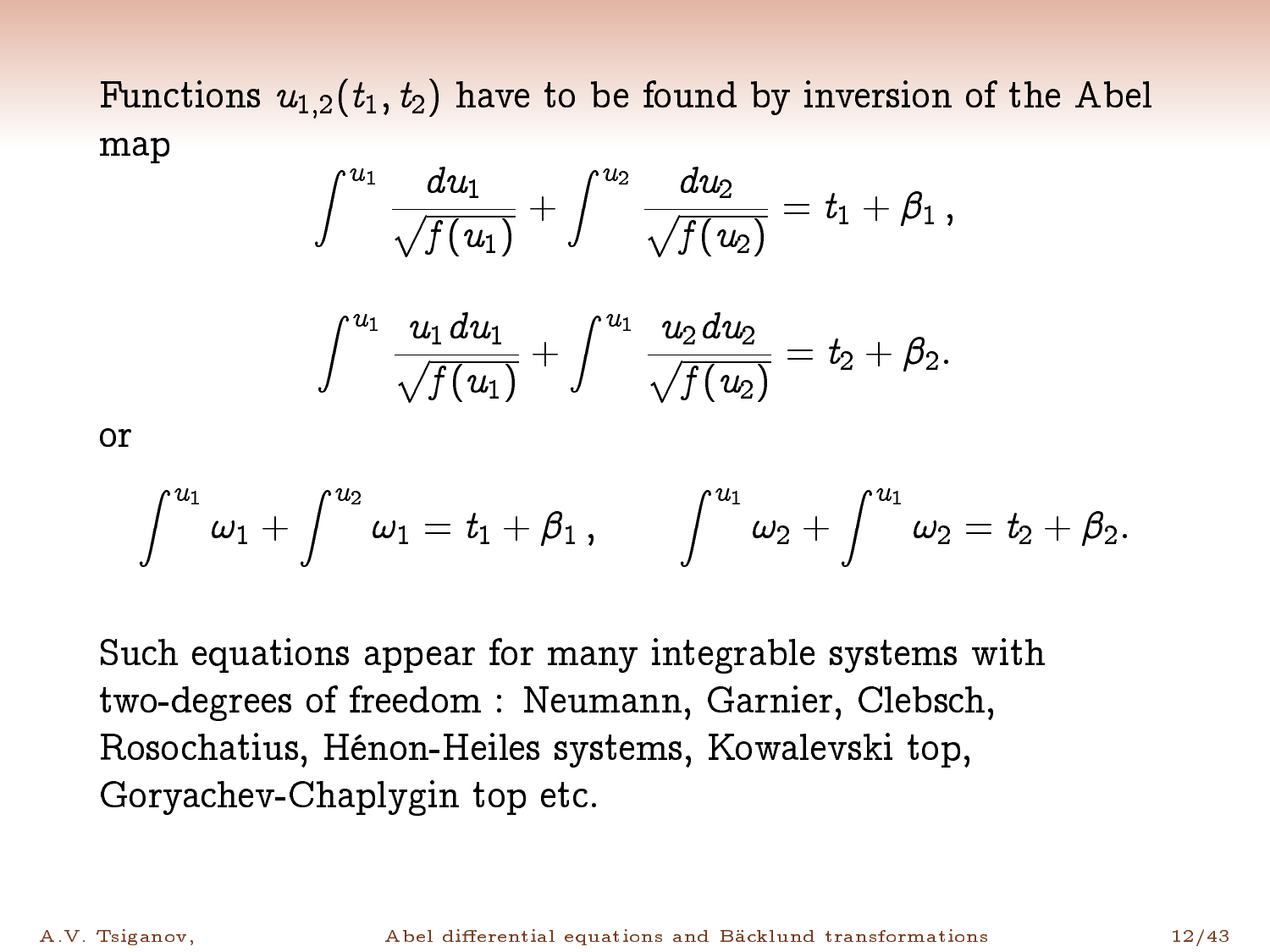Suppose that transformation of variables

$$
\mathcal{B}: \quad (\, u_1, u_2, p_{\,u_1}, p_{\,u_2}) \rightarrow (\, \tilde{u}_1, \, \tilde{u}_2, \, \tilde{p}_{\,u_1}, \, \tilde{p}_{\,u_2}\,)
$$

preserves Hamilton equations and form of Hamiltonians, i.e. that

$$
{\tilde p}^2_{u_i}=f(\tilde u_i)\,,\qquad f(u)=a_6u^6+a_5u^5+a_4u^4+a_3u^3+a_2u^2+a_1u+a_0.
$$
 and

$$
\frac{d\,\tilde u_1}{\sqrt{f(\tilde u_1)}}+\frac{d\,\tilde u_2}{\sqrt{f(\tilde u_2)}}=dt_1\,,\qquad \frac{\tilde u_1\,d\,\tilde u_1}{\sqrt{f(\tilde u_1)}}+\frac{\tilde u_2\,d\,\tilde u_2}{\sqrt{f(\tilde u_2)}}=dt_2\,.
$$

Subtracting these equations from

$$
\frac{du_1}{\sqrt{f(u_1)}}+\frac{du_2}{\sqrt{f(u_2)}}=dt_1\,,\qquad \frac{u_1\,du_1}{\sqrt{f(u_1)}}+\frac{u_2\,du_2}{\sqrt{f(u_2)}}=dt_2
$$

one gets Abel differential equations.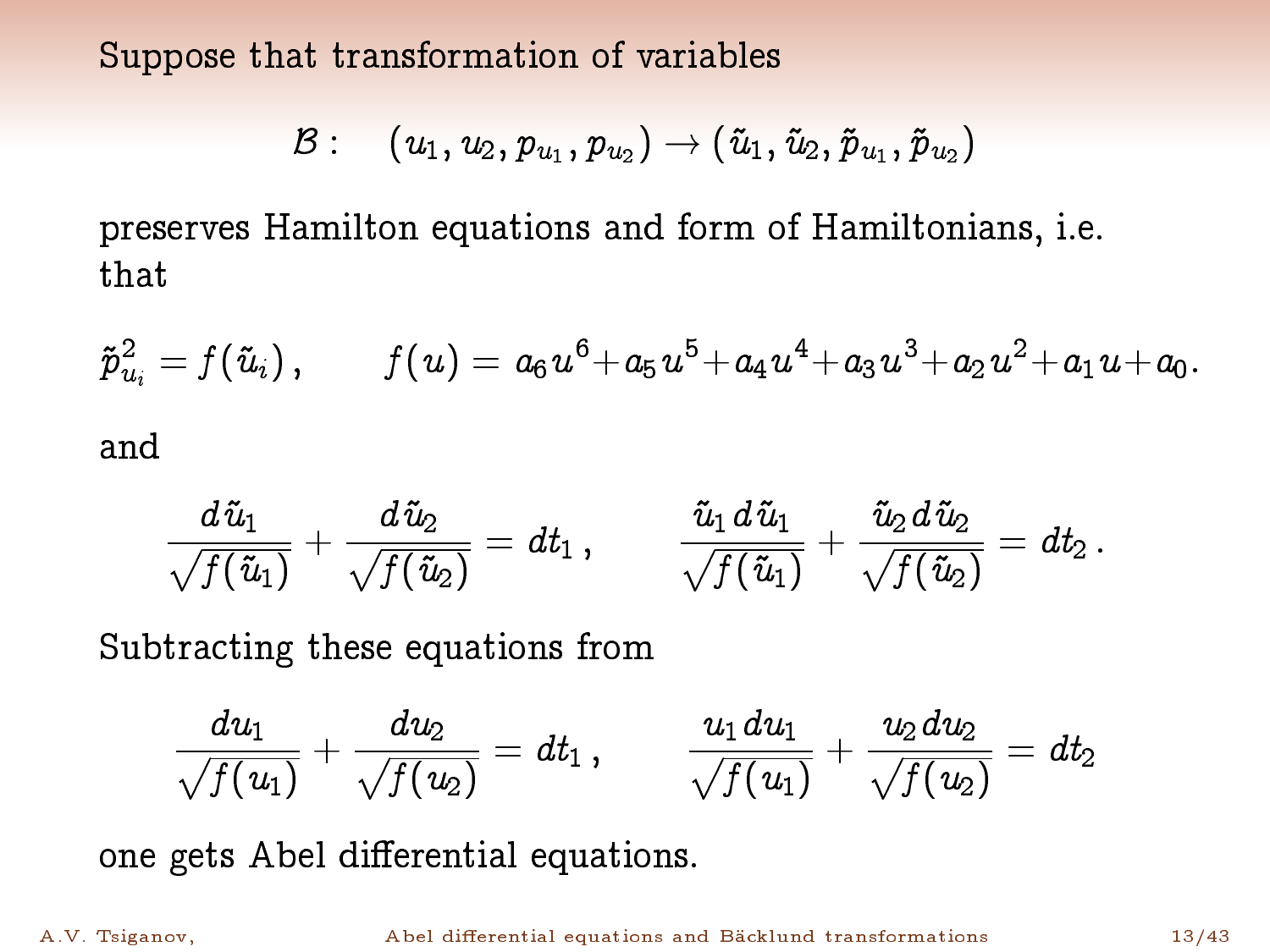Abel equations

wher

$$
\omega_1(x_1,y_1)+\omega_1(x_2,y_2)+\omega_1(x_3,y_3)+\omega_1(x_3,y_3)=0\,,\\[.2em]\omega_2(x_1,y_1)+\omega_2(x_2,y_2)+\omega_2(x_3,y_3)+\omega_2(x_3,y_3)=0\,,\\[.2em]
$$

 $x_{1,2} = u_{1,2}, \quad y_{1,2} = p_{u_{1,2}}$  $x_{3,4} = \tilde{u}_{1,2}, \quad y_{3,4} = -\tilde{p}_{u_{1,2}}$ and  $\omega_{1,2}$  form a base of holomorphic differentials

$$
\omega_1(x,y)=\frac{dx}{y}\;\! ,\qquad \omega_2(x,y)=\frac{xdx}{y}
$$

:

According to Abel, solutions ot these equations are points of intersection of two plane curves, i.e. solutions of algebraic equations

$$
y^2=f(x)=0\,,\qquad h(x,y,t)=y-P(x)=0\,.
$$

A.V. Tsiganov, **Abel differential equations and Bäcklund transformations** 14/43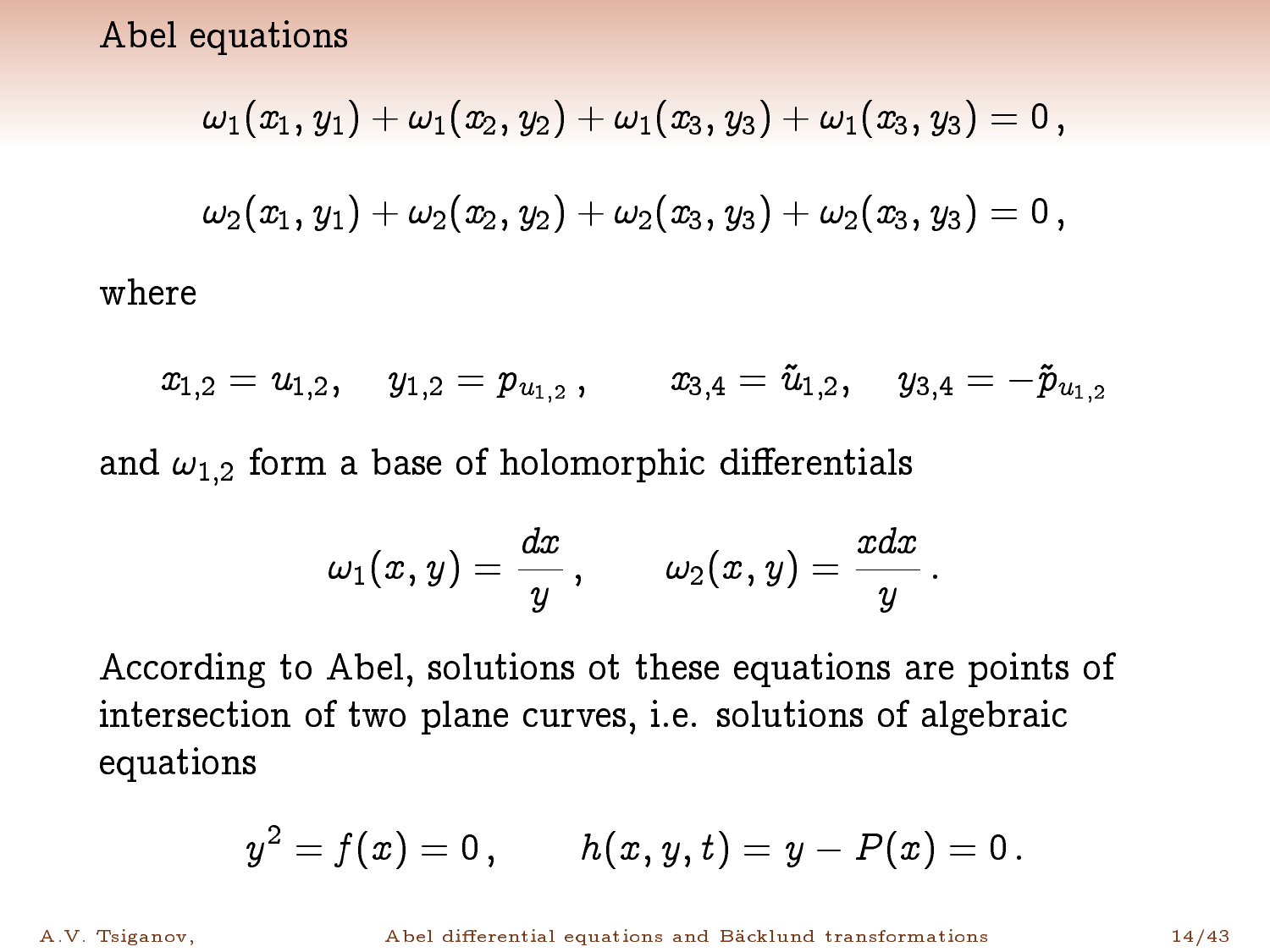In our case

$$
P(x) = \sqrt{a_6}x^3 + b_2x^2 + b_1x + b_0,
$$

i.e. there are six points of intersection such that

- four points  $(x_1, y_1), \ldots, (x_4, y_4)$  are solutions of Abel equations;
- $\bullet$  one point is located at infinity;
- one remaining point with coordinates  $(\lambda, \mu)$  is a constant of integration of Abel differential equations.

Eliminating variable  $y$  we obtain so-called Abel ploynomial

$$
\psi(x)=f(x)-P(x)^2
$$

or

$$
\psi(x)=\Big(a_{2g+1}\!-\!2\sqrt{a_{2g+2}}\;b_g\Big)(x\!-\!x_1)(x\!-\!x_2)(x\!-\!x_3)(x\!-\!x_4)(x\!-\!\lambda)\,.
$$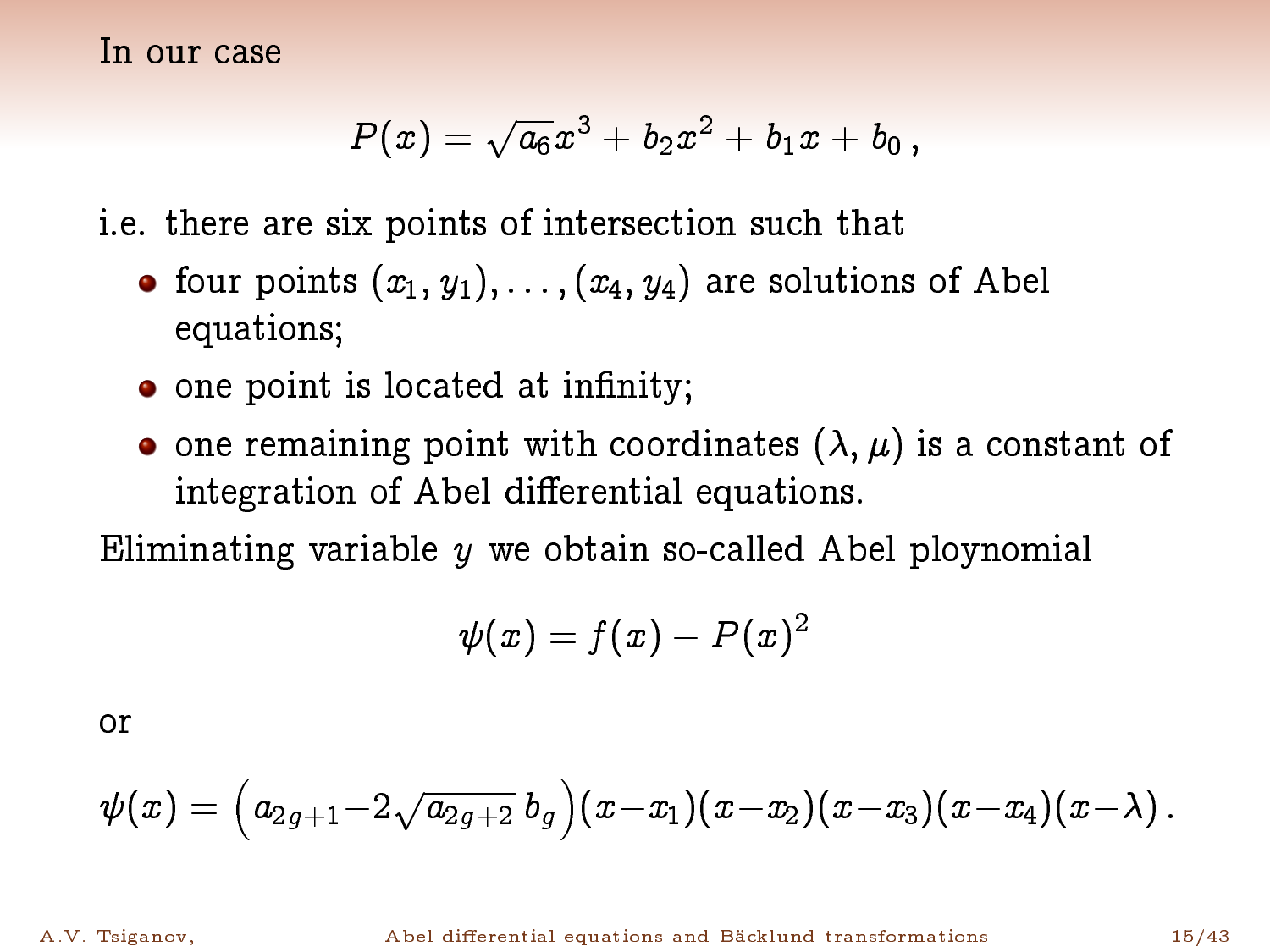Dividing roots of the Abel polynomial on two parts one gets

$$
(x-x_3)(x-x_4)=\frac{f(x)-P^2(x)}{\Big(a_{2\,g+1}-2\sqrt{a_{2g+2}}\;b_g\Big)(x-x_1)\cdots(x-x_2)}
$$

and

$$
y_{3,4}=P(x=x_{3,4})\,,
$$

i.e. desired Bäcklund transformation.

In this particular case the numbers of degrees of freedom is equal to genus of curve and cubic polynomial  $P(x)$  may be found using Lagrange interpolation by data

$$
P(x) = \sqrt{a_6}x_3 + \ldots
$$
,  $y_1 = P(x_1)$ ,  $y_2 = P(x)$ ,  $\mu = P(\lambda)$ .

In this case BT is a shift on Jacobian, but Abel also considered few more complicated cases.

: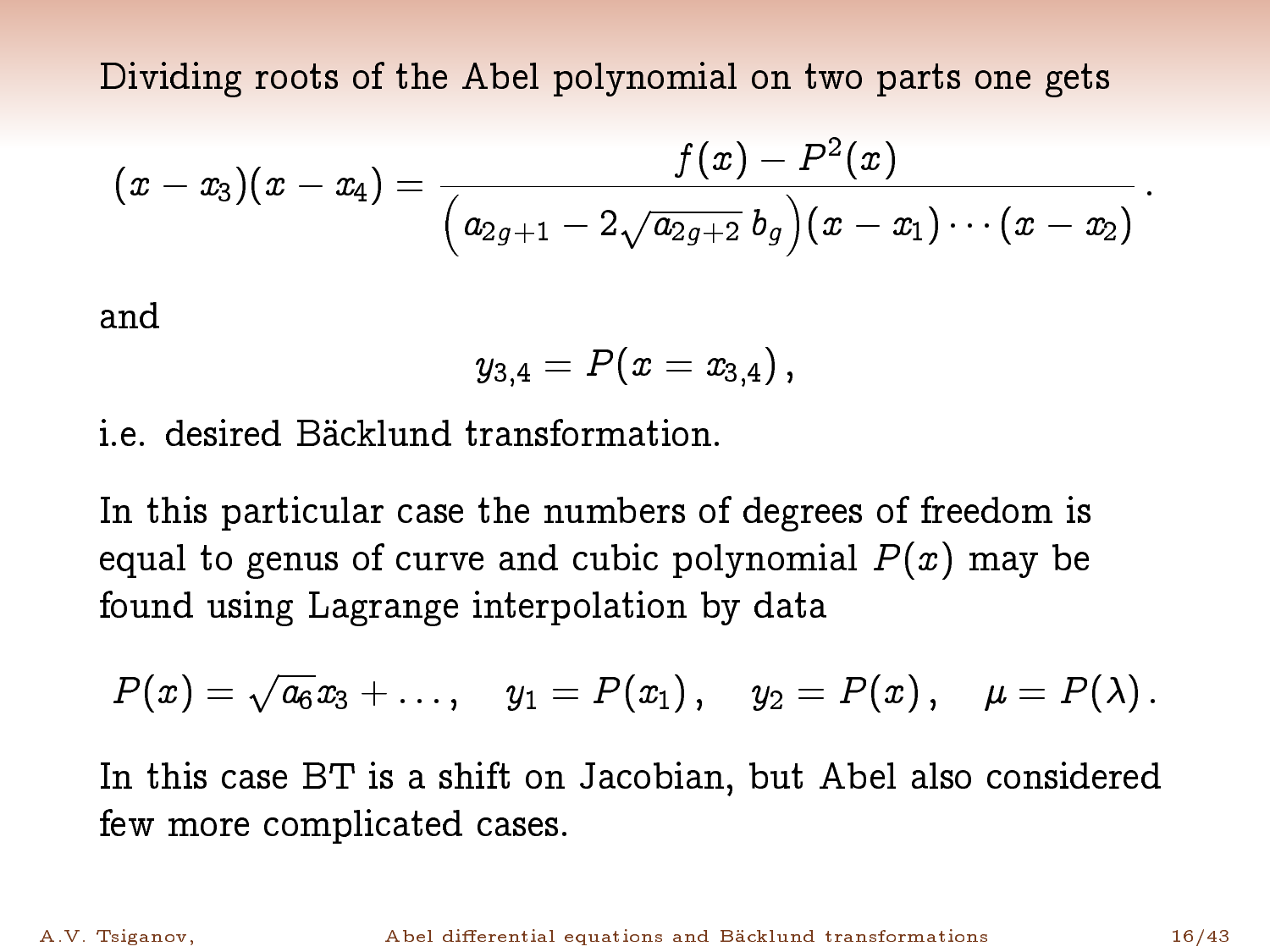In order to describe algebraic integrals of the Abel equations Jacobi introduce so-called Jacobi polynomials

$$
U(x)=\prod_{k=1}^m(x-x_k)\;\!,\quad V(x)=\sum_{i=1}^m y_i\prod_{j\neq i}\frac{z-x_j}{x_i-x_j}\;\! ,
$$

and

$$
W(x)=\frac{f(x)-V^2(x)}{U(x)},
$$

i.e. consider similar transformation of the "Lax matrix"

$$
\left(\begin{array}{cc}P(x)&U(x)\\ \psi(x)\,U^{-1}(x)&-P(x)\end{array}\right)\rightarrow M\left(\begin{array}{cc}V(x)&U(x)\\ W(x)&-V(x)\end{array}\right)M^{-1}
$$

where

$$
M=\left(\begin{array}{cc}U(x)&0\\V(x)-P(x)&U(x)\end{array}\right)
$$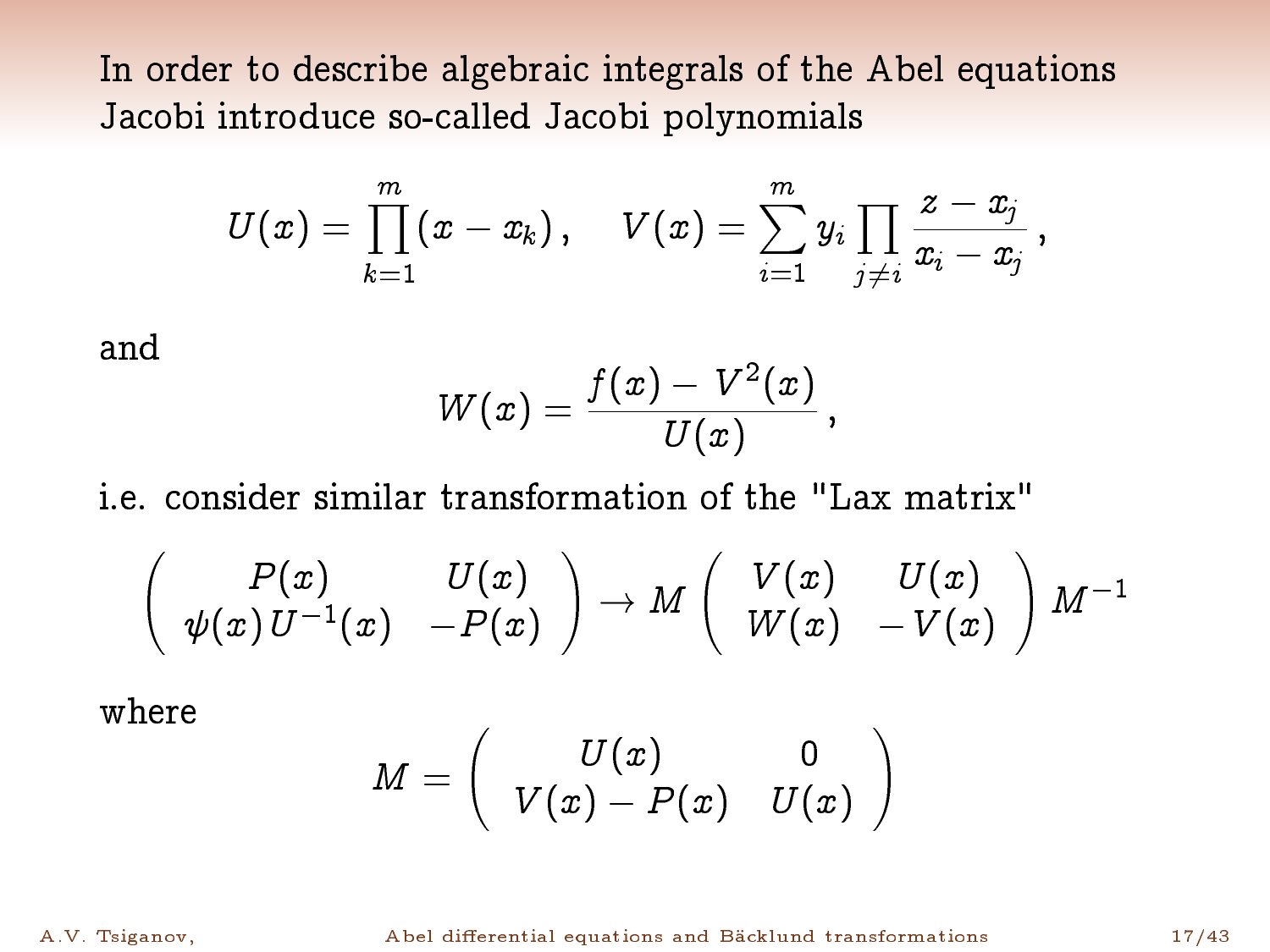Let us consider Hénon-Heiles system with Hamiltonian

$$
H_1=\frac{p_1^2+p_2^2}{4}-4\,a q_2 (q_1^2+2q_2^2)
$$

separable in parabolic coordinates on the plane

$$
u_1\,=\,q_2\,-\,\sqrt{q_1^{\,2}\,+\,q_2^{\,2}}\,,\qquad \ \, u_2\,=\,q_2\,+\,\sqrt{q_1^{\,2}\,+\,q_2^{\,2}}\,.
$$

Their images after BT at  $\lambda = 0$  are roots of polynomial

$$
(x-\tilde{u}_1)(x-\tilde{u}_2)=x^2+\Big(u_1+u_2-\frac{(p_{u_1}-p_{u_2})^2}{a(u_1-u_2)^2}\Big)x\\+u_1^2+u_1u_2+u_2^2-\frac{p_{u_1}^2-p_{u_2}^2}{a(u_1-u_2)}
$$

and

$$
\tilde{p}_{1,2}=\tilde{u}_{1,2}^{-1}\,P(\tilde{u}_{1,2})\,,\qquad P(x)=\frac{x(x-u_2)}{u_1-u_2}p_{u_1}+\frac{x(x-u_1)}{u_2-u_1}p_{u_2}\,.
$$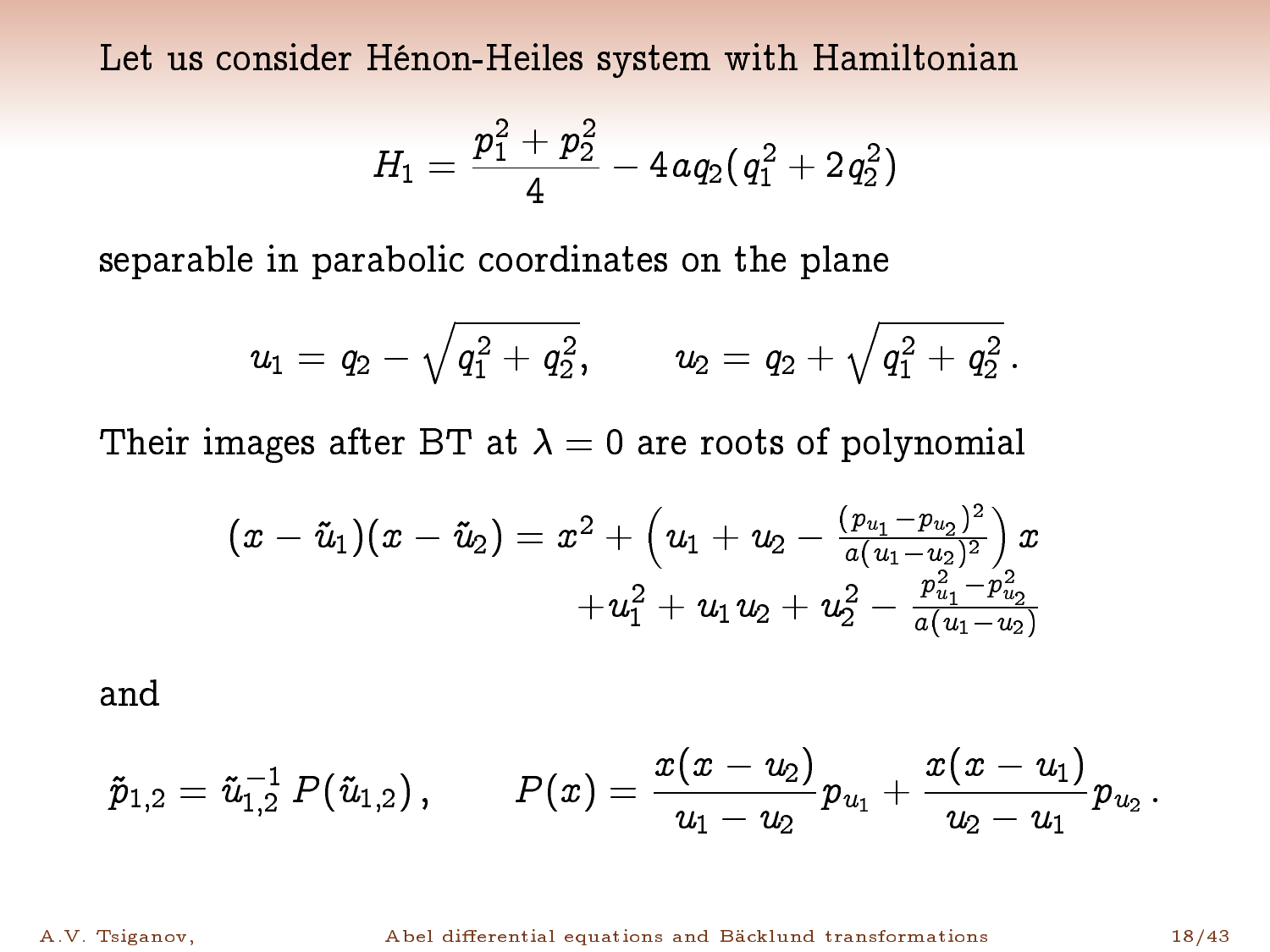Substituting these new canonical variables into a pair of separation relations

$$
\Phi_i=\left(\tilde{p}_{u_i}-a\,\tilde{u}_i^3\right)-\tilde{H}_1\pm\sqrt{\tilde{H}_2}\,,\qquad i=1,2
$$

and solving the resulting equations with respect to  $\tilde{H}_{1,2}$ , one gets well-known Hamilton function

$$
\tilde{\mathit{H}}_1 = \left( \tilde{p}_{u_1} - a \, \tilde{u}_1^3 \right) + \left( \tilde{p}_{u_2} - a \, \tilde{u}_2^3 \right) = \frac{p_1^2}{4} + \frac{p_2^2}{2} - 2a q_2 (3 \, q_1^2 + 8 \, q_2^2)
$$

for another integrable case of the Hénon-Heiles system.

Second integral of motion  $\tilde H_2$  is a polynomial of fourth order in momenta. In the similar manner we can relate well-known Neumann and Chaplygin systems on a sphere.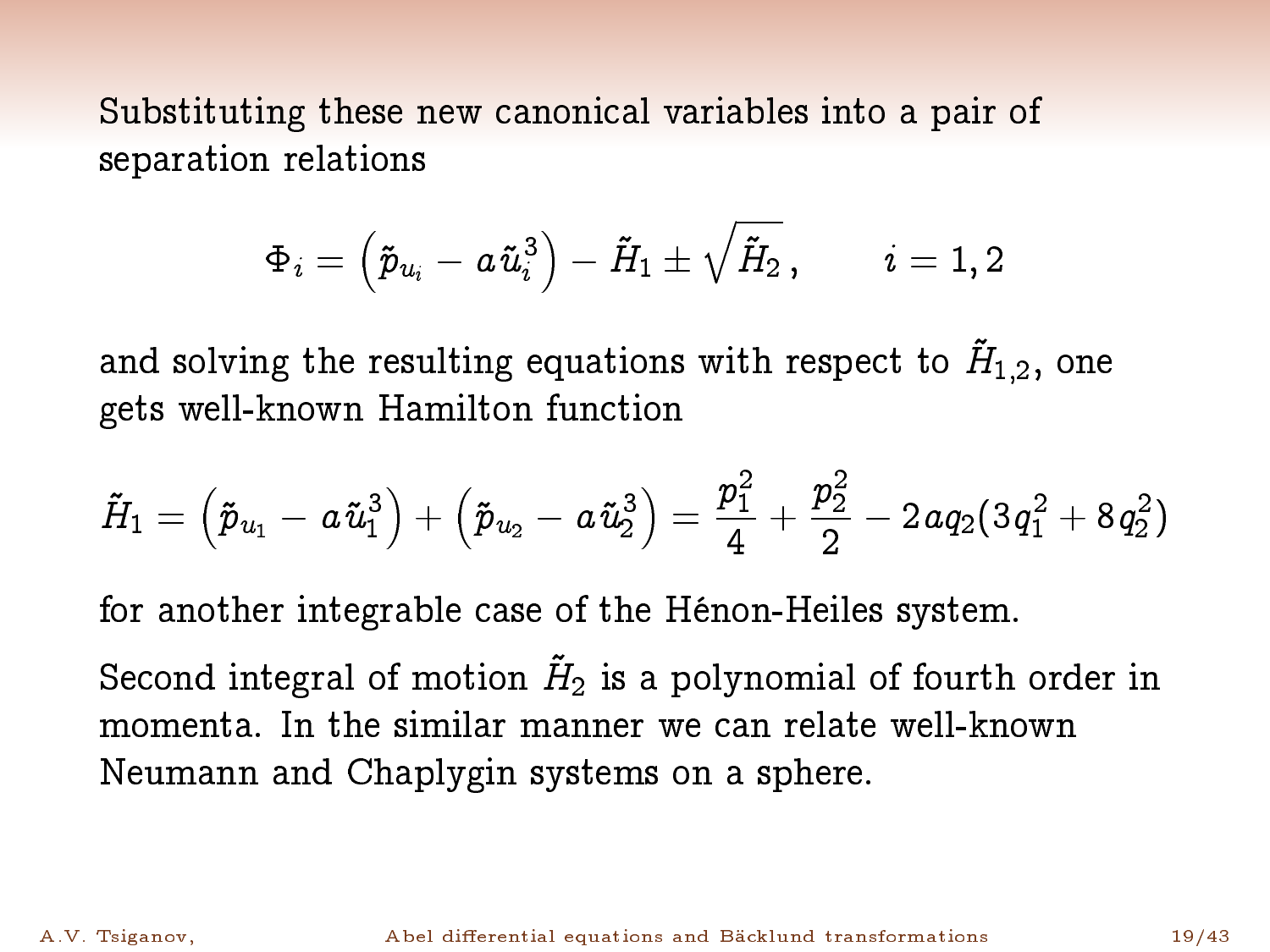# Jacobi system on ellipsoid

Consider an ellipsoid in  $\mathbb{R}^3$ 

$$
\mathbb{E}^2 = \{ \, q \in \mathbb{R}^3, \quad (A^{-1}q, q) = 1 \} \, ,
$$

where  $A = \text{diag}(a_1, a_2, a_3)$  and  $(x, y)$  - scalar product. The Hamilton function

$$
H==\frac{1}{2}\left(\,p, \, p\,\right)+2\,\kappa^2\left(\,q, \, q\,\right)
$$

and Dirac-Poisson bracket

$$
\{\,q_{\hskip.4pt i},\,q_{\hskip.4pt j}\,\} = 0\,,\quad \{\,y_{\hskip.4pt i},\,y_{\hskip.4pt j}\,\} = -\frac{\,q_{\hskip.7pt i}\,p_{\hskip.7pt j}\,-\,q_{\hskip.7pt j}\,p_{\hskip.7pt i}}{a_{\hskip.7pt i}\,a_{\hskip.7pt j}\,(A^{-2}\,q_{\hskip.7pt q}\,q\,)}\,,
$$

$$
\{\,q_{\,i},\,p_{\,j}\,\} \,=\, \delta_{\,ij} \,-\, \frac{q_{\,i}\,q_{\,j}}{a_{\,i}\,a_{j}\,(\,A^{\,-\,2}\,q\,,\,q\,)}
$$

give rise to Hamiltonian equations of motion.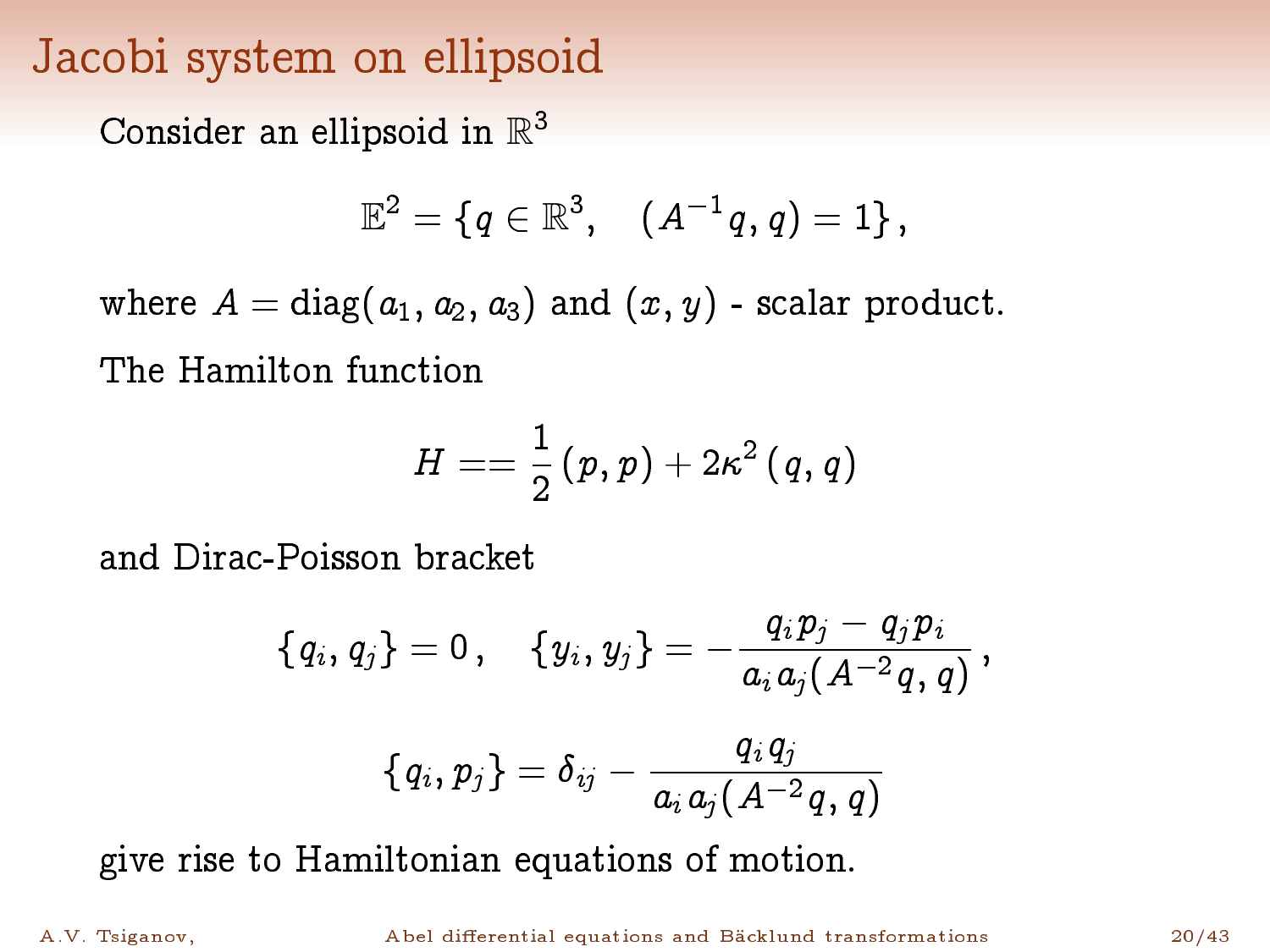# Jacobi system on ellipsoid

In elliptic coordinates  $u_{1,2}$ 

$$
\frac{(\lambda-u_1)(\lambda-u_2)\lambda}{(\lambda-a_1)(\lambda-a_2)(\lambda-a_3)}=1+\frac{q_1^2}{\lambda-a_1}+\frac{q_2^2}{\lambda-a_2}+\frac{q_3^2}{\lambda-a_3}
$$

equations of motion

$$
\begin{aligned}\n\frac{du_1}{dt_1} &= \left\{H_1, u_1\right\} = \frac{\sqrt{f(u_1)}}{2u_1(u_1 - u_2)}\,, & \frac{du_2}{dt_1} &= \left\{H_1, u_2\right\} = \frac{\sqrt{f(u_2)}}{2u_2(u_2 - u_1)}\,, \\
\frac{du_1}{dt_2} &= \left\{H_2, u_1\right\} = \frac{u_2\sqrt{f(u_1)}}{2u_1(u_2 - u_1)}\,, & \frac{du_2}{dt_2} &= \left\{H_2, u_2\right\} = \frac{u_1\sqrt{f(u_2)}}{2u_2(u_1 - u_2)}\n\end{aligned}
$$

yield "non-standard" quadratures

$$
\frac{u_1\,du_1}{\sqrt{f(u_1)}}+\frac{u_2\,du_2}{\sqrt{f(u_2)}}=2\,dt_2\,,\quad \frac{u_1^2\,du_1}{\sqrt{f(u_1)}}+\frac{u_2^2\,du_2}{\sqrt{f(u_2)}}=2\,dt_1\,.
$$

A.V. Tsiganov, **Abel differential equations and Bäcklund transformations** 21/43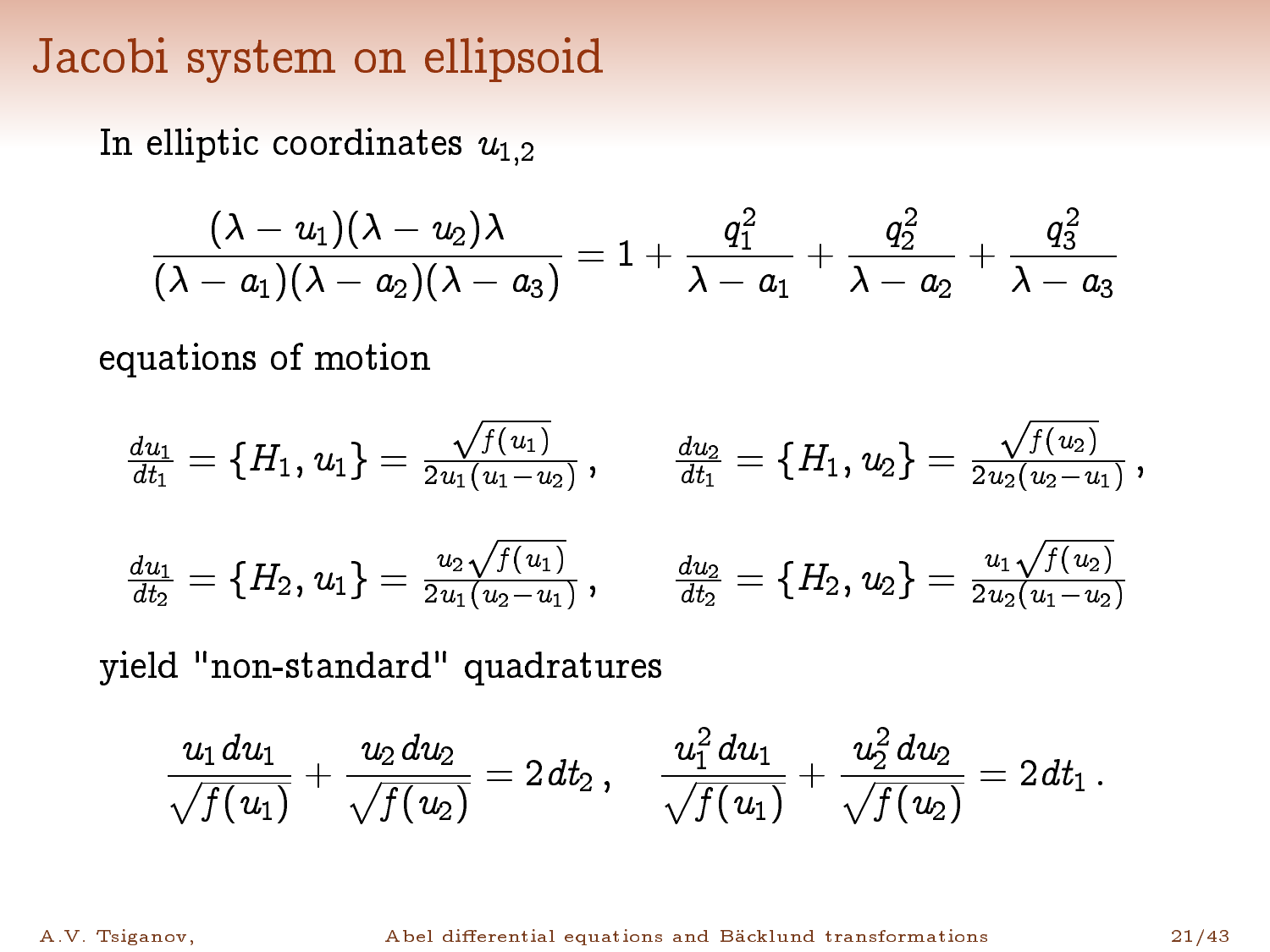#### Weierstrass transformation

Following to K. Weierstrass,

Über die geodätischen Linien auf dem dreiachsigen Ellipsoid we can change time  $t \to s$ , so that equations of motion

$$
\begin{aligned} \frac{d u_1}{d s_1}&=\frac{\sqrt{f(u_1)}}{2(u_1-u_2)}\,,\qquad \frac{d u_2}{d s_1}&=\frac{\sqrt{f(u_2)}}{2(u_2-u_1)}\,,\\[1ex] \frac{d u_1}{d s_2}&=\frac{u_2\sqrt{f(u_1)}}{2(u_2-u_1)}\,,\qquad \frac{d u_2}{d s_2}&=\frac{u_1\sqrt{f(u_2)}}{2(u_1-u_2)}\,, \end{aligned}
$$

yield standard quadratures

$$
\frac{du_1}{\sqrt{f(u_1)}}+\frac{du_2}{\sqrt{f(u_2)}}=2\hspace{0.1em}\text{d} s_2\,,\quad \frac{u_1\hspace{0.1em}\text{d} u_1}{\sqrt{f(u_1)}}+\frac{u_2\hspace{0.1em}\text{d} u_2}{\sqrt{f(u_2)}}=2\hspace{0.1em}\text{d} s_1
$$

on the hyperelliptic curve  $C$  of genus two

$$
y^2=f(x)\,,\qquad f(x)=x(a_1\!-\!x)(a_2\!-\!x)(a_3\!-\!x)(-\kappa^2\,x^2\!+\!H_1x\!+\!H_2)\,.
$$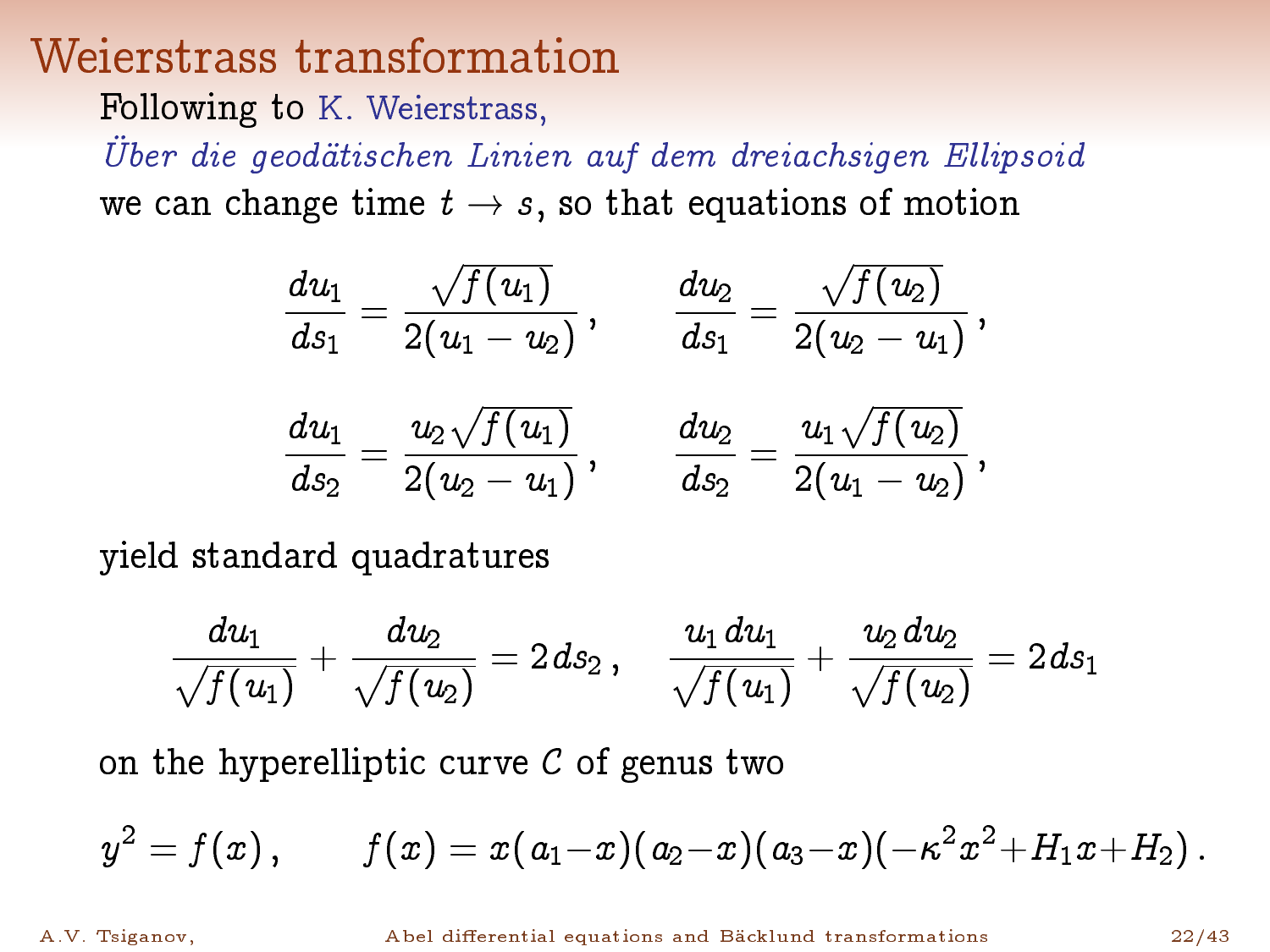#### After Bäcklund transformation

$$
\mathcal{B}:\qquad (u_1,u_2,p_{u_1},p_{u_2})\leftrightarrow(\tilde{u}_1,\tilde{u}_2,\tilde{p}_{u_1},\tilde{p}_{u_2})
$$

one gets two standard Abel differential equations

$$
\omega_1(x_1,y_1)+\omega_1(x_2,y_2)+\omega_1(x_3,y_3)+\omega_1(x_4,y_4)=0\,,\\ \omega_2(x_1,y_1)+\omega_2(x_2,y_2)+\omega_2(x_3,y_4)+\omega_2(x_4,y_4)=0\,.
$$

and standard Abel polynomial

$$
\psi(x)=\Big(\mathsf a_5-2\sqrt{\mathsf a_6}\,b_2\Big)(x-x_1)(x-x_2)(x-x_3)(x-x_4)(x-\lambda)\,.
$$
 Here

$$
\begin{array}{llll} x_{1,2} = u_{1,2} \, , & y_{1,2} = (a_1 - u_{1,2})(a_2 - u_{1,2})(a_3 - u_{1,2}) p_{u_{1,2}} \\ x_{3,4} = \tilde{u}_{1,2} \, , & y_{3,4} = -(a_1 - \tilde{u}_{1,2})(a_2 - \tilde{u}_{1,2})(a_3 - \tilde{u}_{1,2}) \tilde{p}_{u_{1,2}} \end{array}
$$

and

$$
\mathrm{a}_6 = \kappa^2 \,, \qquad \mathrm{a}_5 = -(a_1 + a_2 + a_3) \kappa^2 - H_1 \,.
$$

A.V. Tsiganov, **Abel differential equations and Bäcklund transformations** 23/43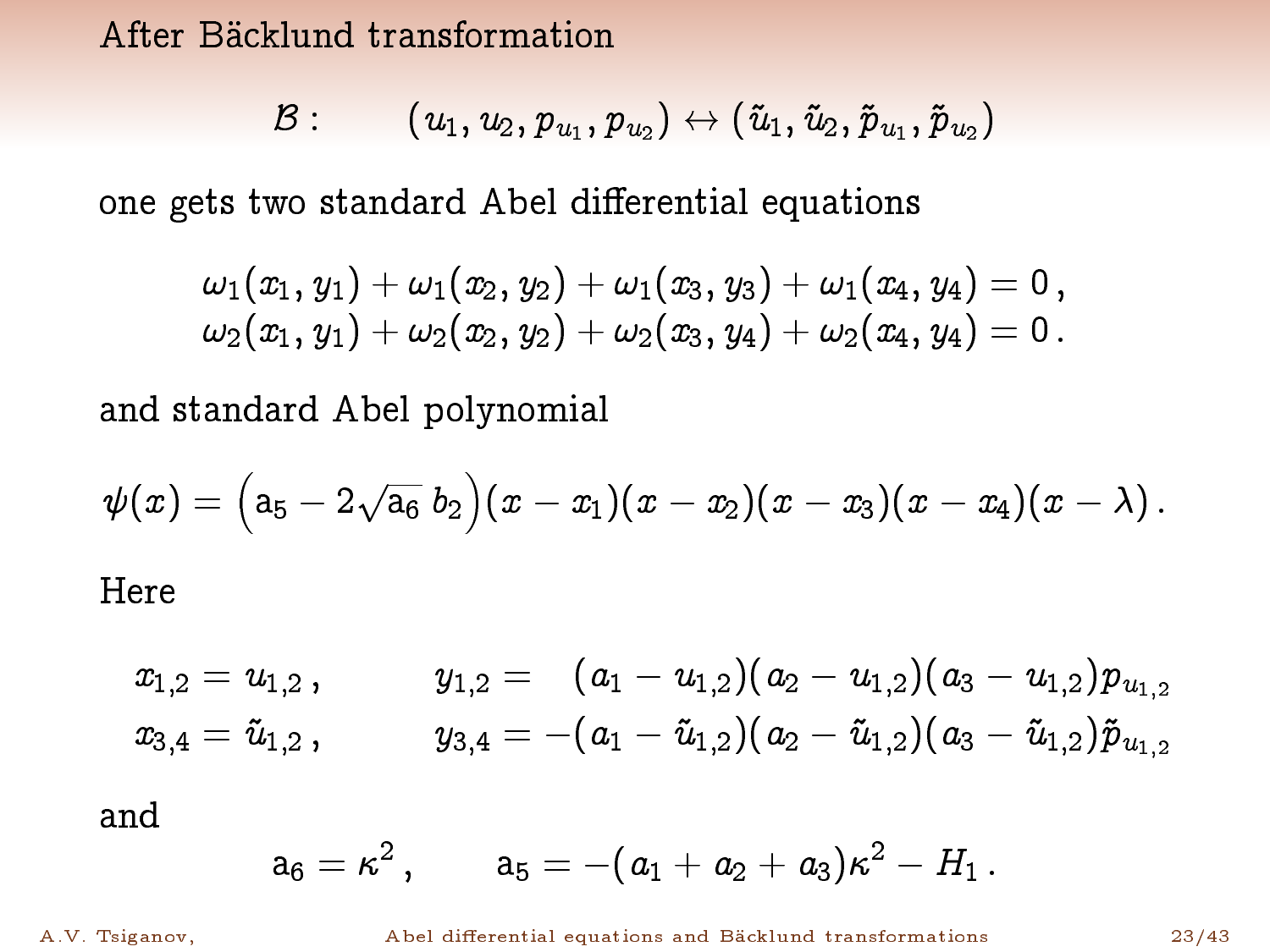Weierstrass equations of motion

$$
\begin{aligned} \frac{du_1}{ds_1} &= \frac{\sqrt{f(u_1)}}{2(u_1-u_2)}\,, \qquad \frac{du_2}{ds_1} = \frac{\sqrt{f(u_2)}}{2(u_2-u_1)}\,, \\ \frac{du_1}{ds_2} &= \frac{u_2\sqrt{f(u_1)}}{2(u_2-u_1)}\,, \qquad \frac{du_2}{ds_2} = \frac{u_1\sqrt{f(u_2)}}{2(u_1-u_2)}\,, \end{aligned}
$$

are Hamiltonian w.r.t Poisson bracket

 $\{u_i, p_{u_j}\}_W = u_i \delta_{ij} \,, \qquad \{u_1, u_2\}_W = \{p_{u_1}, p_{u_2}\}_W = 0$ 

and, therefore, our BT preserves form of this bracket

 $\{\tilde{u}_i, \tilde{p}_{u_j}\}_W = \tilde{u}_i \delta_{ij} \,, \qquad \{\tilde{u}_1, \tilde{u}_2\}_W = \{\tilde{p}_{u_1}, \tilde{p}_{u_2}\}_W = 0$ 

and change the form of original canonical bracket.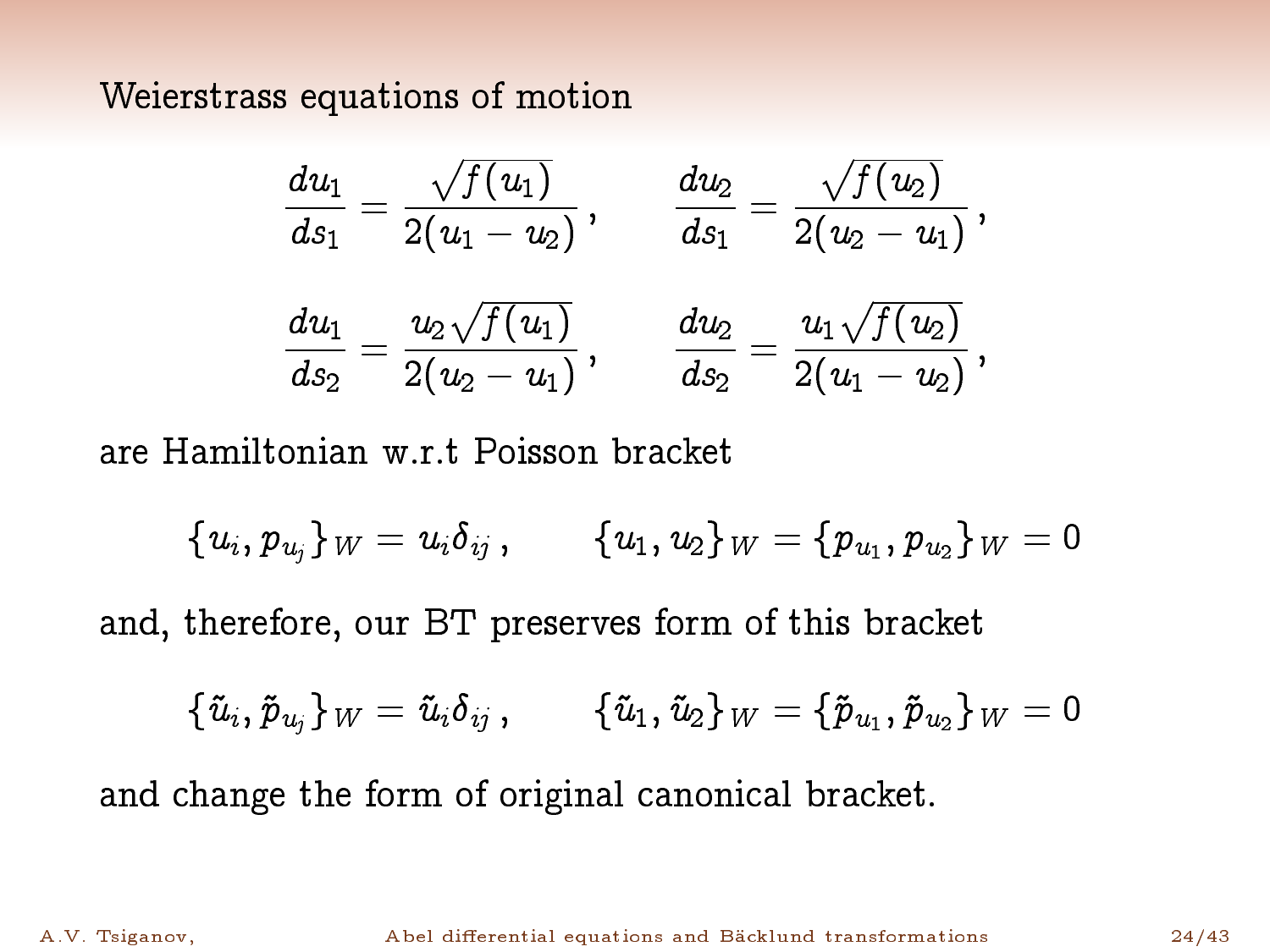Additional Poisson map

$$
\rho:\qquad (u_1,u_2,p_{\,u_1},p_{\,u_2})\to (u_1,u_2,u_1p_{\,u_1},u_2p_{\,u_2})
$$

reduce canonical bracket  $\{.,.\}$  to bracket  $\{.,.\}_W$ .

The images of elliptic coordinates  $u, p_u$  after mapping mappings  $\rho \circ \mathcal{B}$  are new canonical variables  $\hat{u}, \hat{p}_u$  on  $T^* \mathbb{E}$ .

Substituting new canonical variables into the following separation relations

$$
\Phi_i=\left(\varphi(\hat{u}_i)\hat{p}_{u_i}^2-\kappa^2\,\hat{u}_i\right)-\hat{H}_1\pm\sqrt{\hat{H}_2}\,,\qquad i=1,2
$$

we obtain new integrable system on ellipsoid with fourth order integral of motion.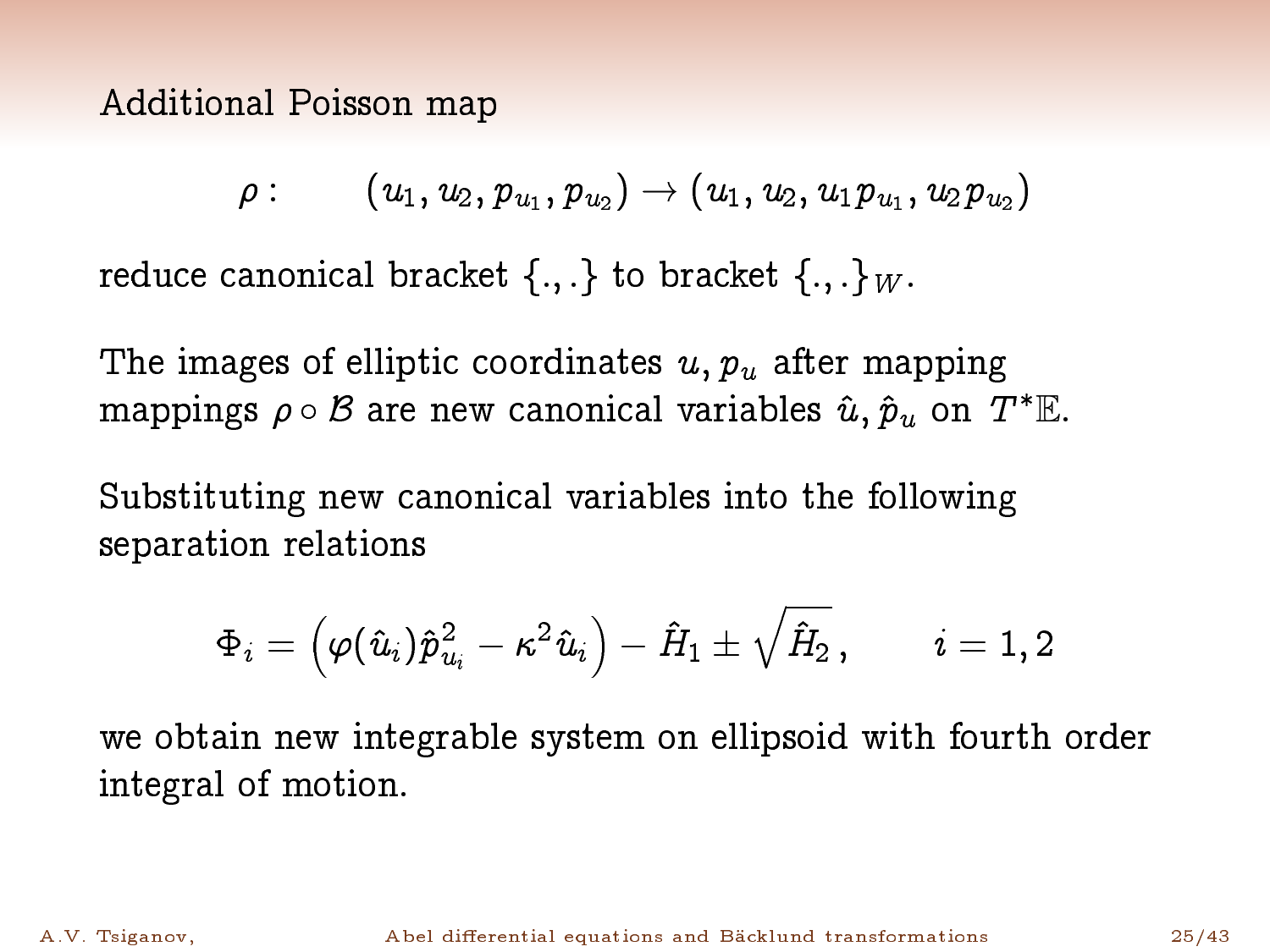Hamilton function has a natural form

$$
\begin{array}{c}\hat{H}_{1}=\sum\limits_{ij}\hat{\mathsf{g}}_{ij}\,p_{\,u_{i}}\,p_{\,u_{j}}-\frac{2\kappa\,u_{1}\,u_{2}}{u_{1}-\,u_{2}}(\varphi_{1}\,u_{2}\,p_{\,u_{1}}-\varphi_{2}\,u_{1}\,p_{\,u_{2}})\\ \\+\kappa^{2}\big(2\alpha_{3}(\,u_{1}\,+\,u_{2}\,)-\,\alpha_{2}\,u_{1}\,u_{2}\,+\,u_{1}^{2}\,u_{2}^{2}\,\big)\,,\end{array}
$$

where metric is equal to

$$
\begin{array}{l} \hat{\mathrm{g}}=(u_1-u_2)^{-2}\left(\begin{array}{cc} u_1\varphi_1\eta_1 & -u_1u_2\varphi_1\varphi_2 \\[1mm] -u_1u_2\varphi_1\varphi_2 & u_2\varphi_2\eta_2 \end{array}\right)\\[1mm] \eta_1=\alpha_3(2u_1-u_2)-u_1(\alpha_2u_2-\alpha_1u_2^2+u_1u_2^2)\\[1mm] \eta_2=\alpha_3(2u_2-u_1)-u_2(\alpha_2u_1-\alpha_1u_1^2+u_1^2u_2) \end{array}
$$

and

$$
\varphi_k=(a_1-u_k)(a_2-u_k)(a_3-u_k)\,,\quad \alpha_3=a_1a_2a_3\,,\\[3mm] \alpha_2=a_1a_2+a_1a_3+a_2a_3\,,\quad \alpha_1=a_1+a_2+a_3\,,
$$

A.V. Tsiganov, **Abel differential equations and Bäcklund transformations** 26/43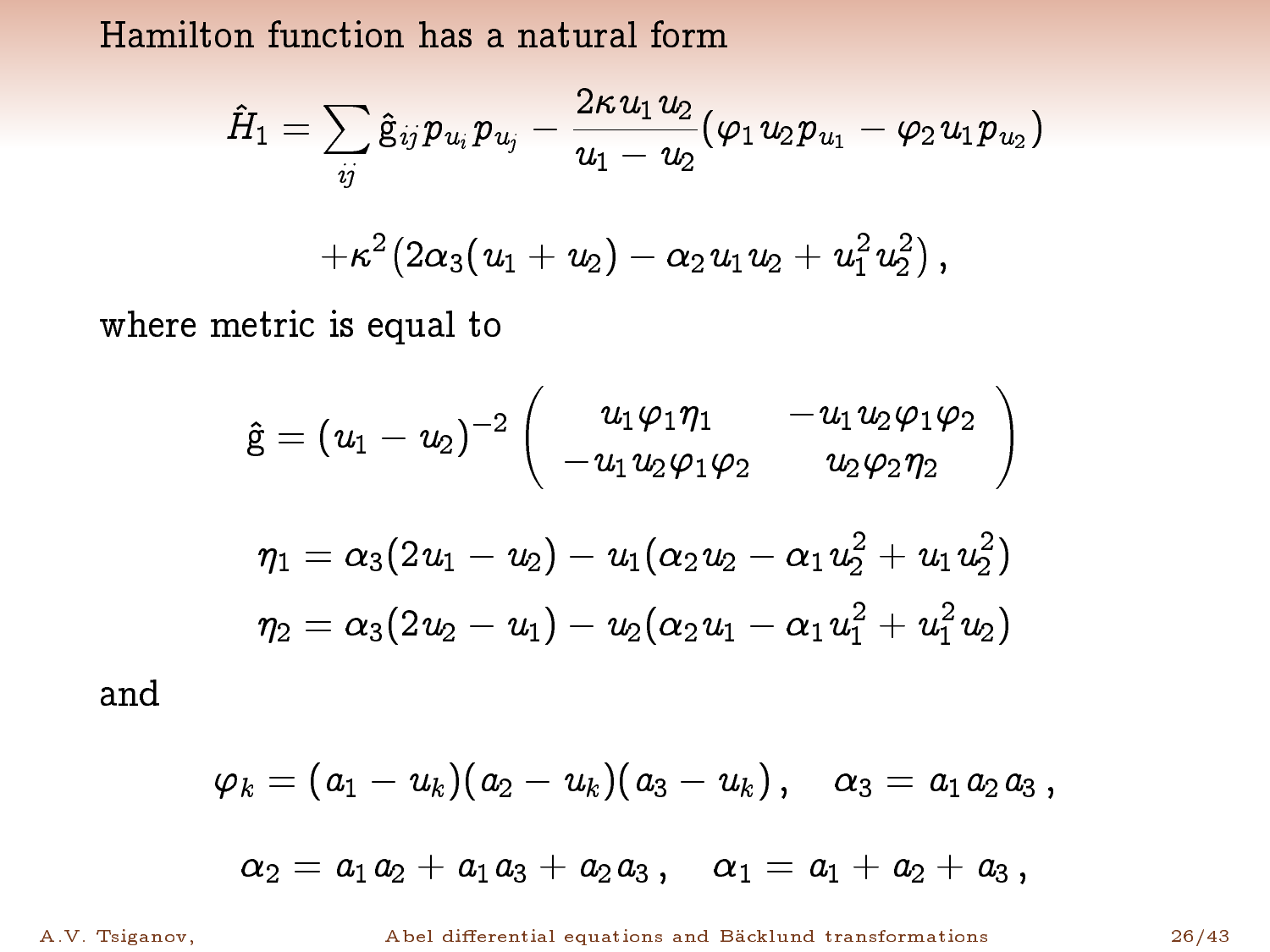### The number of degrees of freedom is not equal to the genus of curve

Following to Abel's papers in Crelle's Journal 3, 4 and works by Jacobi, Weierstrass and Richelot now we consider BT, which can not be realized as a trivial shift of Jacobian.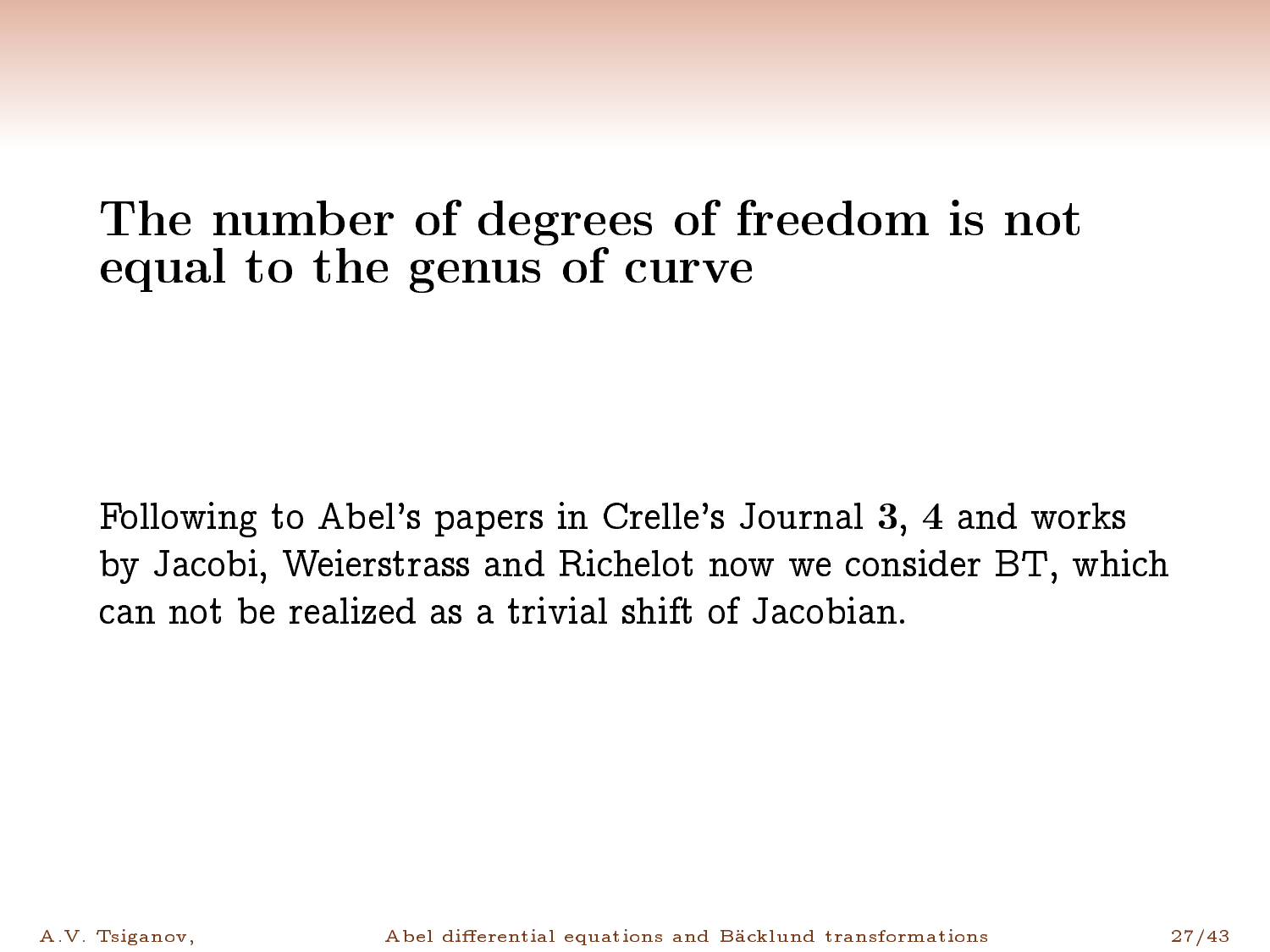Take Abel equation on genus two curve

$$
\frac{du_1}{\sqrt{f(u_1)}}+\frac{du_2}{\sqrt{f(u_2)}}+\frac{u_3}{\sqrt{f(u_3)}}+\frac{u_4}{\sqrt{f(u_4)}}=0\,.
$$

glue even and odd points  $u_1 = u_2$ ,  $u_2 = u_4$  in order to get

$$
\frac{du_1}{\sqrt{f(u_1)}} + \frac{du_2}{\sqrt{f(u_2)}} = 0 \ ,
$$

where  $f(u) = a_6 \hspace{0.5pt} u^6 + a_5 \hspace{0.5pt} u^5 + \ldots$ 

So, for one dimensional Hamiltonian system on genus two curve Abel and Jacobi polynomials have multiple roots and instead of Lagrange interpolation we have to use Hermite interpolation.

Of course, in this case BT is not a shift of Jacobian.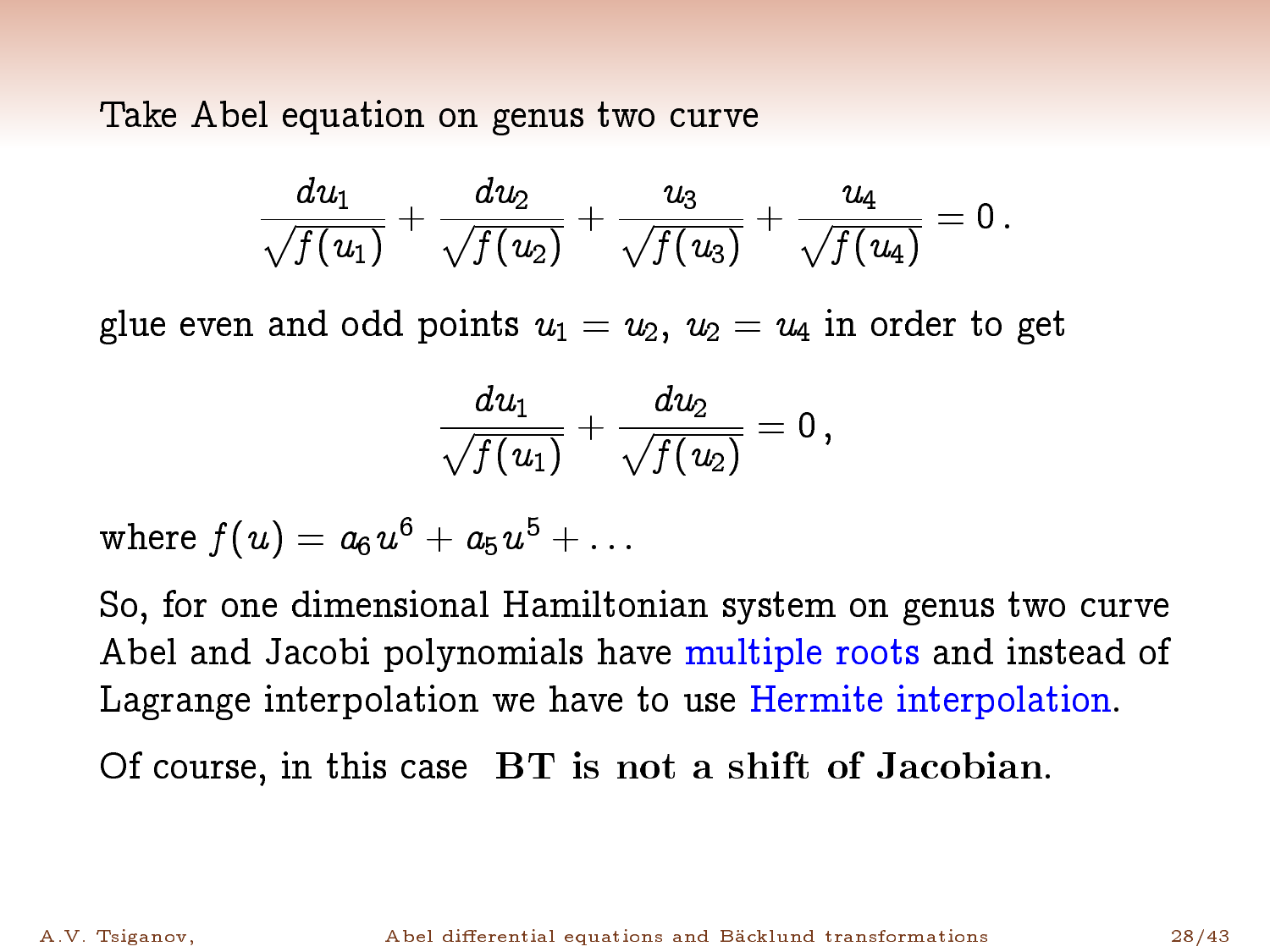## The number of degrees of freedom is more then genus of the curve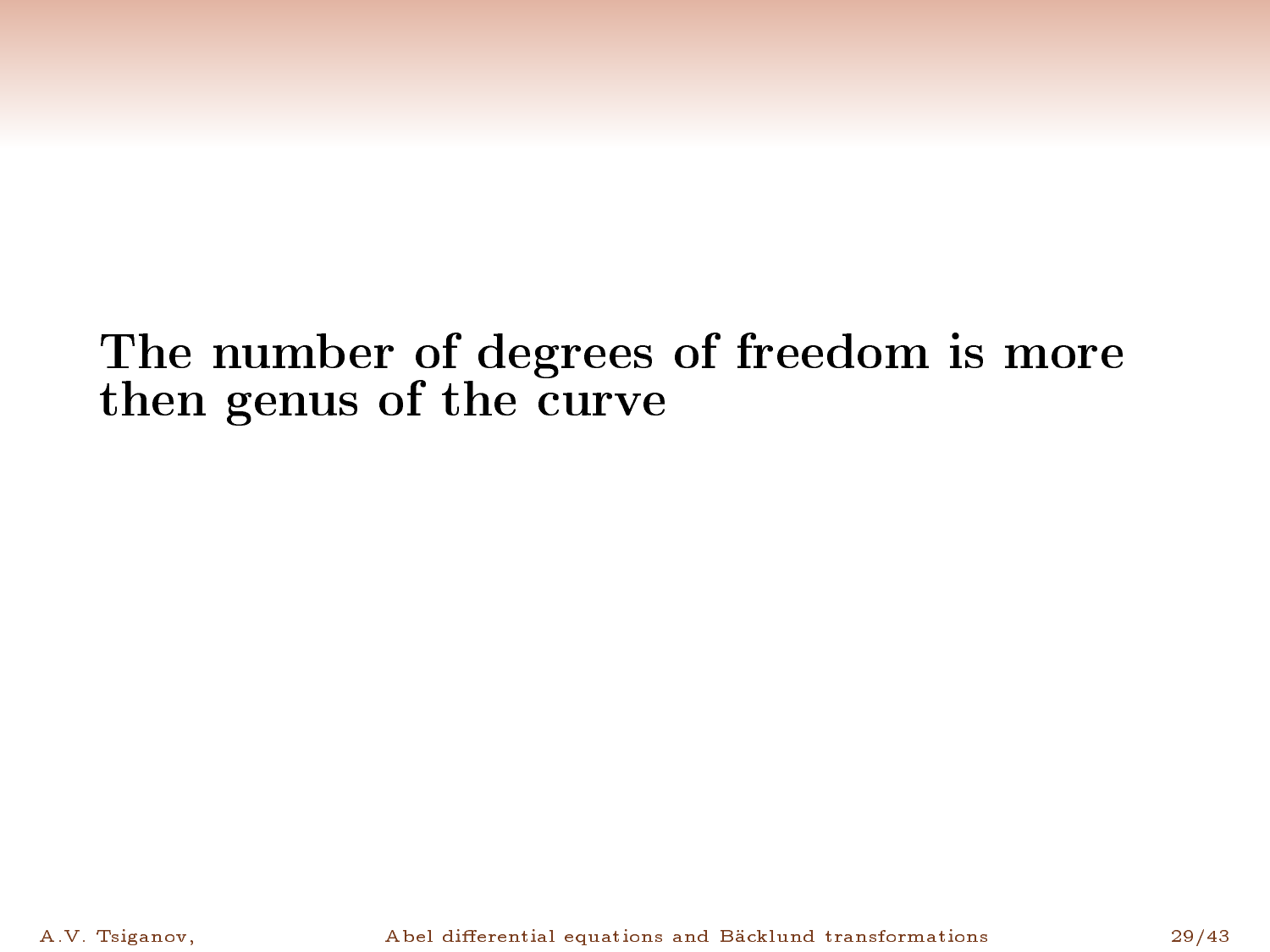Let us take integrable system with Hamiltonians

$$
\begin{aligned} H_1&=\frac{p_1^2+p_2^2}{4}+\frac{a}{q_1^2}-\frac{2\,bq_2}{q_1^4}+\frac{c\!\left(q_1^2+4\,q_2^2\right)}{q_1^6}\,,\qquad a,\,b,\,c\in\mathbb{R}\,,\\ H_2&=-\frac{p_1\!\left(p_1\,q_2-p_2\,q_1\right)}{2}-\frac{2\,aq_2}{q_1^2}+\frac{b\!\left(q_1^2+4\,q_2^2\right)}{q_1^4}-\frac{4\,c q_2\!\left(q_1^2+2\,q_2^2\right)}{q_1^6}\,.\end{aligned}
$$

separable in parabolic coordinates  $u_{1,2}$  and separation relations

$$
\Phi(u_i,p_i,H_1,H_2)=\left(u_i^2p_{u_i}\right)^2\!-\!(H_1u_i^4\!+\!H_2u_i^3\!-au_i^2\!-bu_i\!-c)=0\,,
$$

determine an elliptic curve

$$
\mathcal{C}: \qquad y^2 = f(x)\,, \qquad f(x) = h_1 u^4 + h_2 u^3 - a u^2 - b u - c\,.
$$

Genus is less then numbers of degrees of freedom.

A.V. Tsiganov, Abel differential equations and Bäcklund transformations 30/43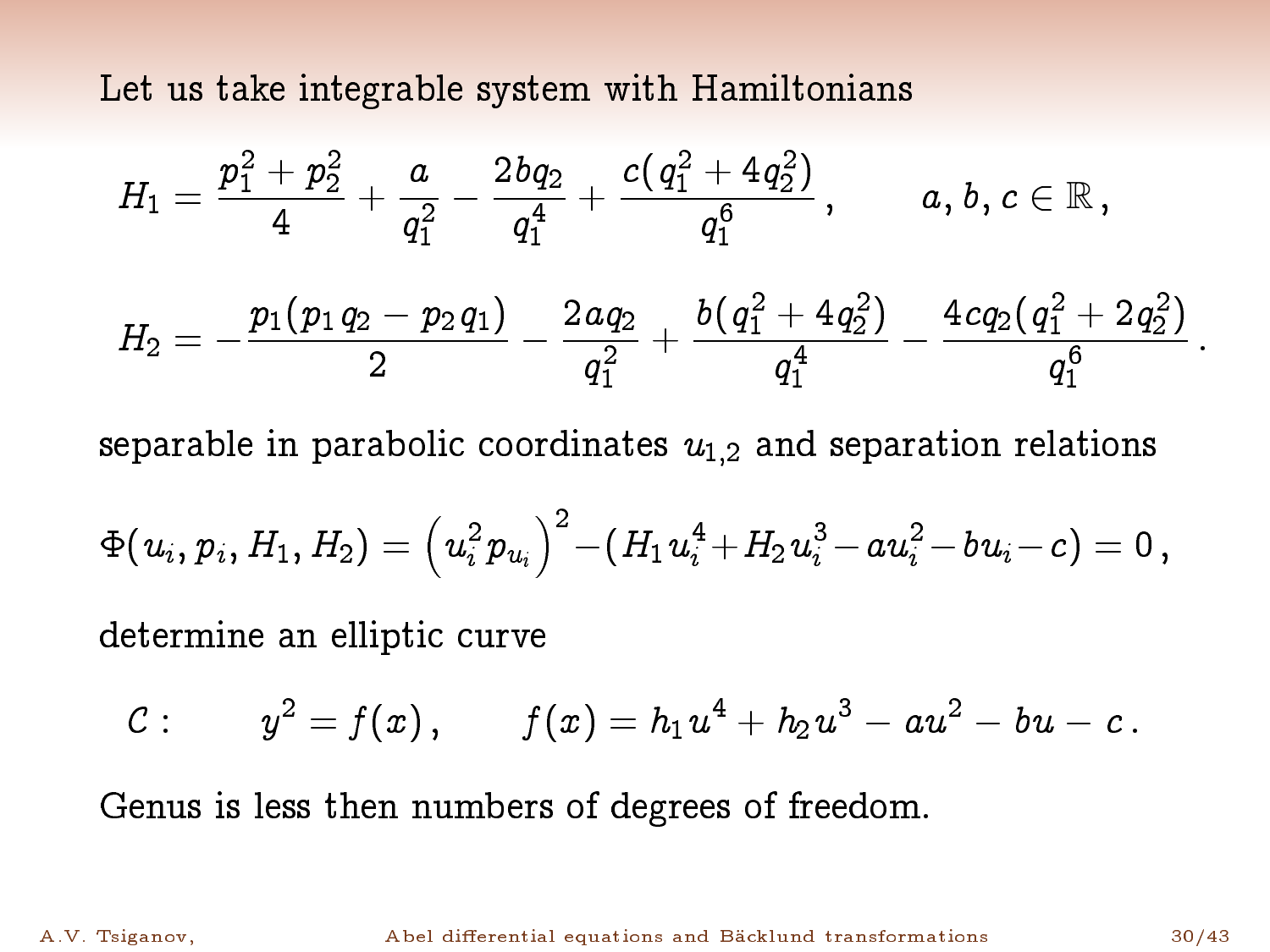We identify variables

$$
x_{1,2}=u_{1,2},\qquad y_{1,2}=u_{1,2}^2p_{u_{1,2}}
$$

with abscissas and ordinates of two points on elliptic curve C and consider Hamiltonian equations of motion

$$
\begin{aligned} \frac{dx_1}{dt} &= \{u_1,H_1\} = \frac{\partial H_1}{\partial p_{u_1}} = \frac{2\,y_1}{x_1(x_1-x_2)} \\[1ex] \frac{dx_2}{dt} &= \{u_2,H_1\} = \frac{\partial H_1}{\partial p_{u_2}} = \frac{2\,y_2}{x_2(x_2-x_1)}\,, \end{aligned}
$$

which allow us to obtain Abel quadratures

$$
\frac{x_1\,dx_1}{y_1}+\frac{x_2\,dx_2}{y_2}=0\quad \frac{x_1^2\,dx_1}{y_1}+\frac{x_2^2\,dx_2}{y_2}=2\,dt
$$

and similar for the second flow.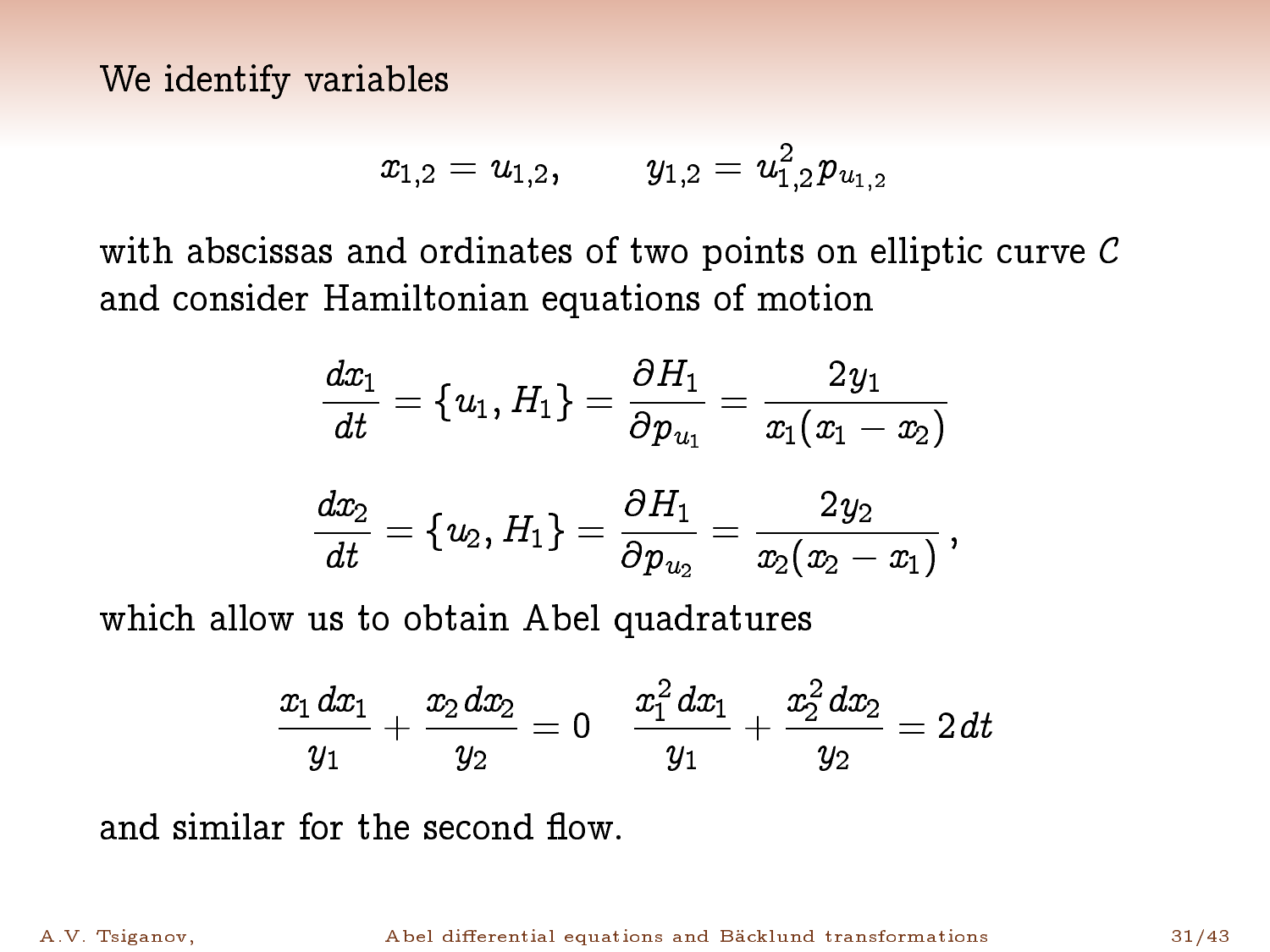Following to Weierstrass we change time  $t \rightarrow s$  and introduce new equations

$$
\frac{dx_1}{ds}=\left\{u_1,H_1\right\}_W=\frac{2x_1y_1}{x_1-x_2}\,,\qquad \frac{dx_2}{ds}=\left\{u_2,H_1\right\}_W=\frac{2x_2y_2}{x_2-x_1}\,.
$$

in order to reduce second Abel quadrature to the standard form

$$
\frac{dx_1}{x_1\,y_1}+\frac{dx_2}{x_2\,y_2}=0\,,\quad \frac{dx_1}{y_1}+\frac{dx_2}{y_2}=2\,ds_1\,.
$$

These equations are Hamiltonian w.r.t. Poisson bracket

$$
\{u_i,p_{u_j}\}_W=u_i^2\delta_{ij}\,,\qquad \{u_1,u_2\}_W=\{p_{u_1},p_{u_2}\}_W=0\,,
$$

which is compatible with original canonical Poisson brackets.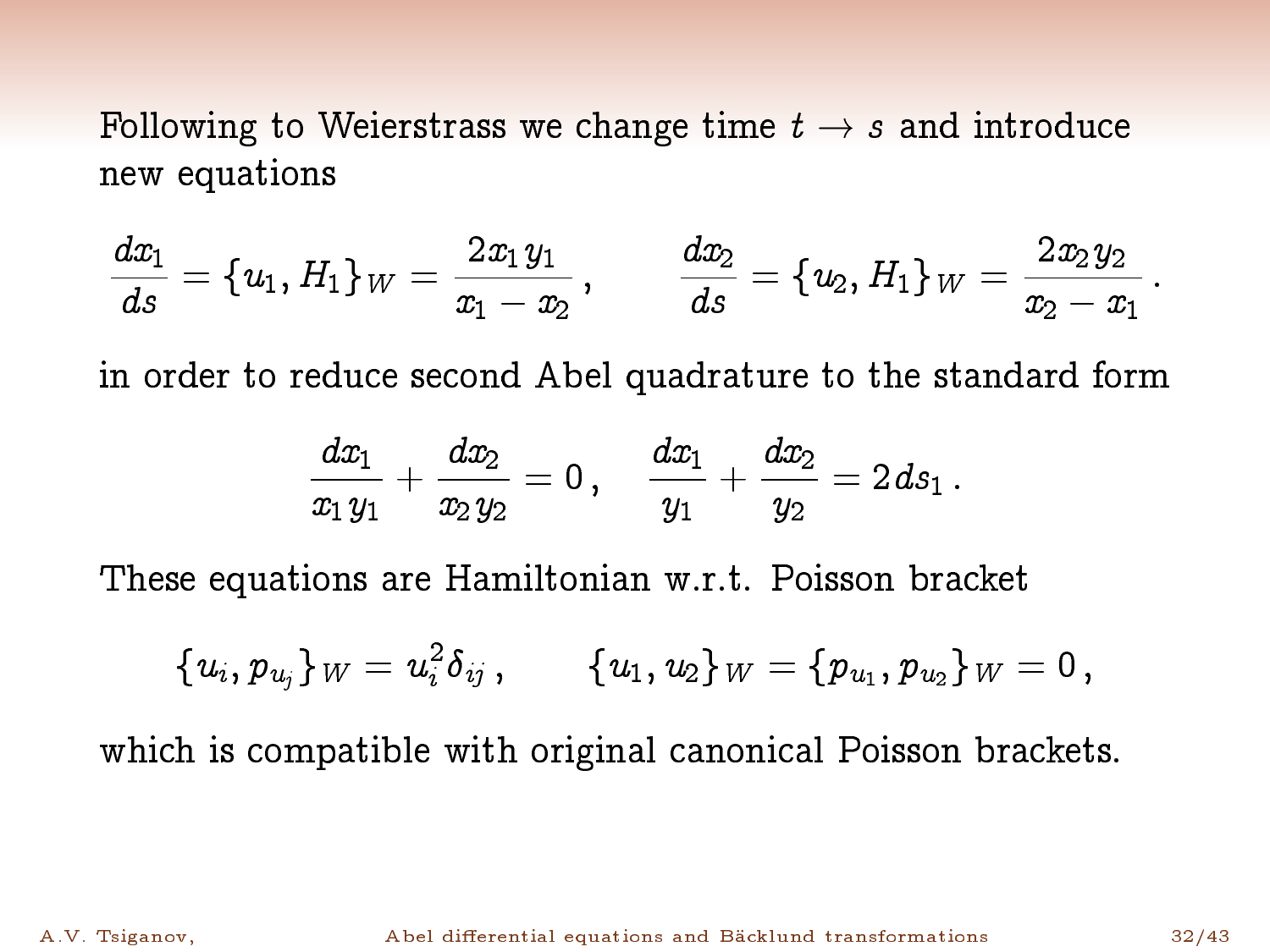Suppose that transformation of variables

$$
\mathcal{B}:\qquad (u_1,u_2,p_{u_1},p_{u_2})\leftrightarrow(\tilde{u}_1,\tilde{u}_2,\tilde{p}_{u_1},\tilde{p}_{u_2})
$$

preserves form of Hamilton equations after change of time and form of the stationary Hamilton-Jacobi equations, which are independent on time.

By definition variables  $x_{1,2}$ ,  $y_{1,2}$  and

$$
x_{3,4} = \tilde{u}_{1,2}\,, \qquad y_{3,4} = -\tilde{u}_{1,2}^2\tilde{p}_{u_{1,2}}
$$

satisfy to Abel differential equation on elliptic curve

$$
\frac{dx_1}{y_1}+\frac{dx_2}{y_2}+\frac{dx_3}{y_3}+\frac{dx_4}{y_4}=0
$$

which relates all four points of intersection.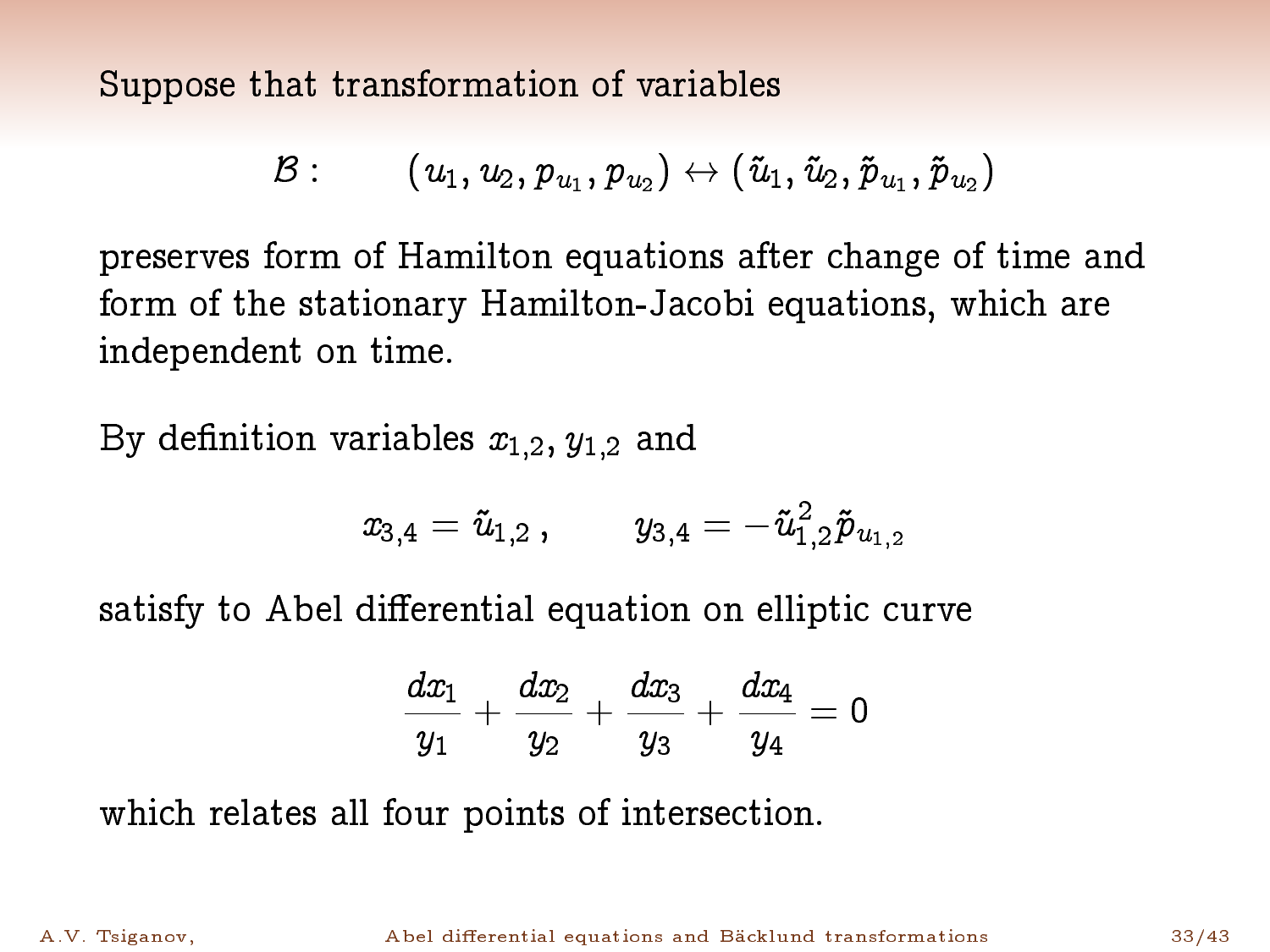In this case Abel polynomial is equal to

$$
\psi(x)=f(x)-P(x)^2=A(x-x_1)(x-x_2)(x-x_3)(x-x_4)\,,
$$

where  $A=H_1-b_2^2$  and  $b_2$  is a leading coefficients of polynomial

$$
P(x) = b_2 x^2 + b_1 x + b_0,
$$

such that

$$
y_{1,2}=P(x_{1,2}),\qquad y_{3,4}=P(x_{3,4})
$$

Following to Abel we can uniquely determine this polynomial

$$
P(x)=x\left(\frac{(x-x_2)y_1}{x_1(x_1-x_2)}+\frac{(x-x_1)y_2}{x_2(x_2-x_1)}\right)
$$

using these data and complete integral of Abel equation

$$
\left|\begin{array}{ccc} x_1^2 & x_1 & 1 & y_1 \\ x_2^2 & x_2 & 1 & y_2 \\ x_3^2 & x_3 & 1 & y_3 \\ x_4^2 & x_4 & 1 & y_4 \end{array}\right|=0\,.
$$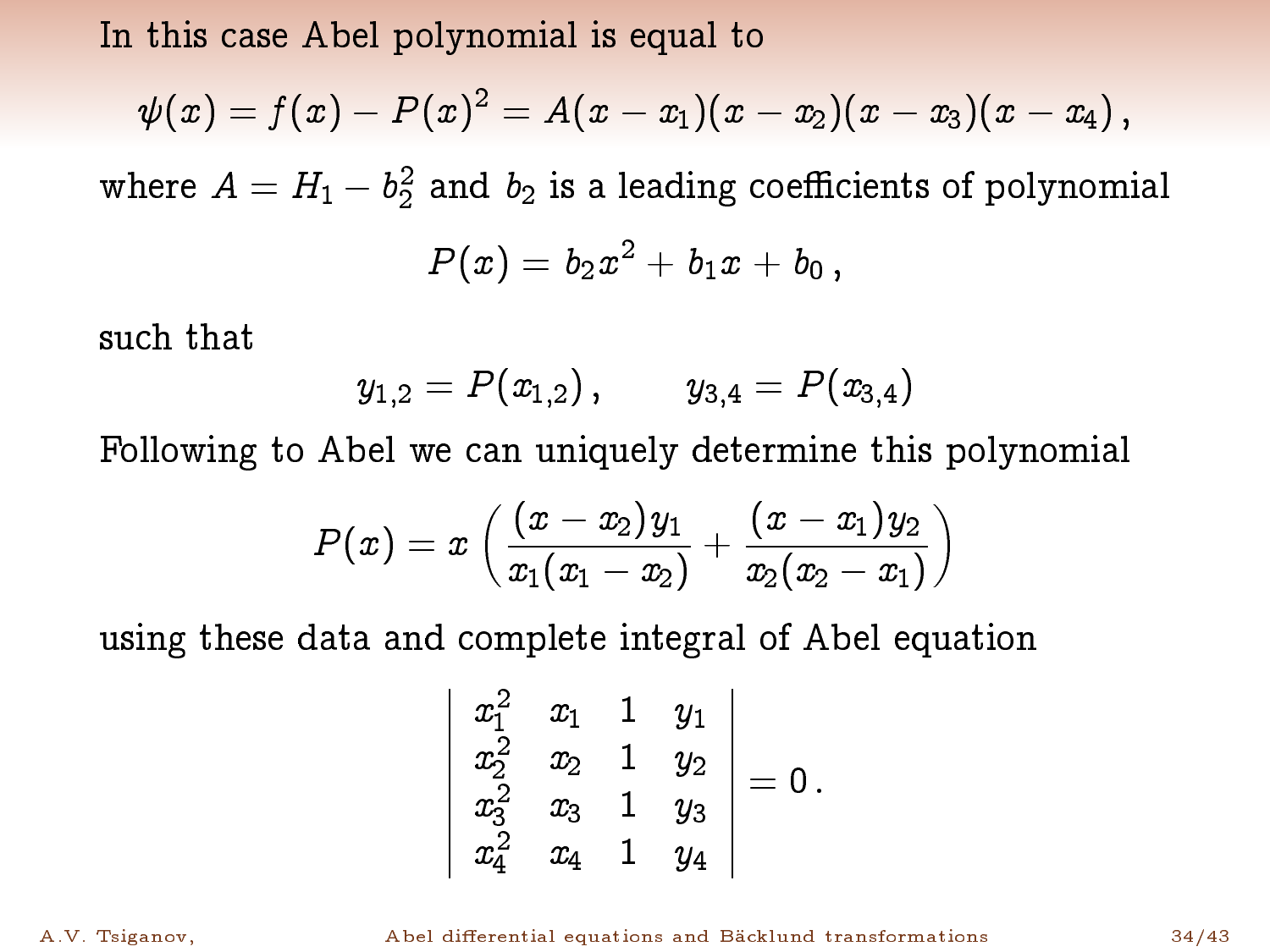Using composition of the BT and the Poisson map

$$
\rho:\qquad (u_1,u_2,p_{u_1},p_{u_2})\to (u_1,u_2,u_1^2p_{u_1},u_2^2p_{u_2})\,,
$$

which reduces canonical Poisson bracket  $\{.,.\}$  to  $\{.,.\}$  we easily obtain new canonical variables  $\hat{u}_{1,2}$ , which are solutions of equation

$$
\left(\rho(H_1) - \left(\frac{u_1^3p_{u_1}-u_2^3p_{u_2}}{u_1-u_2}\right)^2\right)x^2 - \frac{bu_1u_2 + c(u_1+u_2)}{u_1^2u_2^2}x - \frac{c}{u_1u_2} = 0
$$

:

and momenta

$$
\left.\hat{p}_{\,u_{1,2}}=-\hat{u}_{1,2}^{\,-4}\,\rho(P)\right|_{x=\hat{u}_{1,2}}
$$

A.V. Tsiganov, **Abel differential equations and Bäcklund transformations** 35/43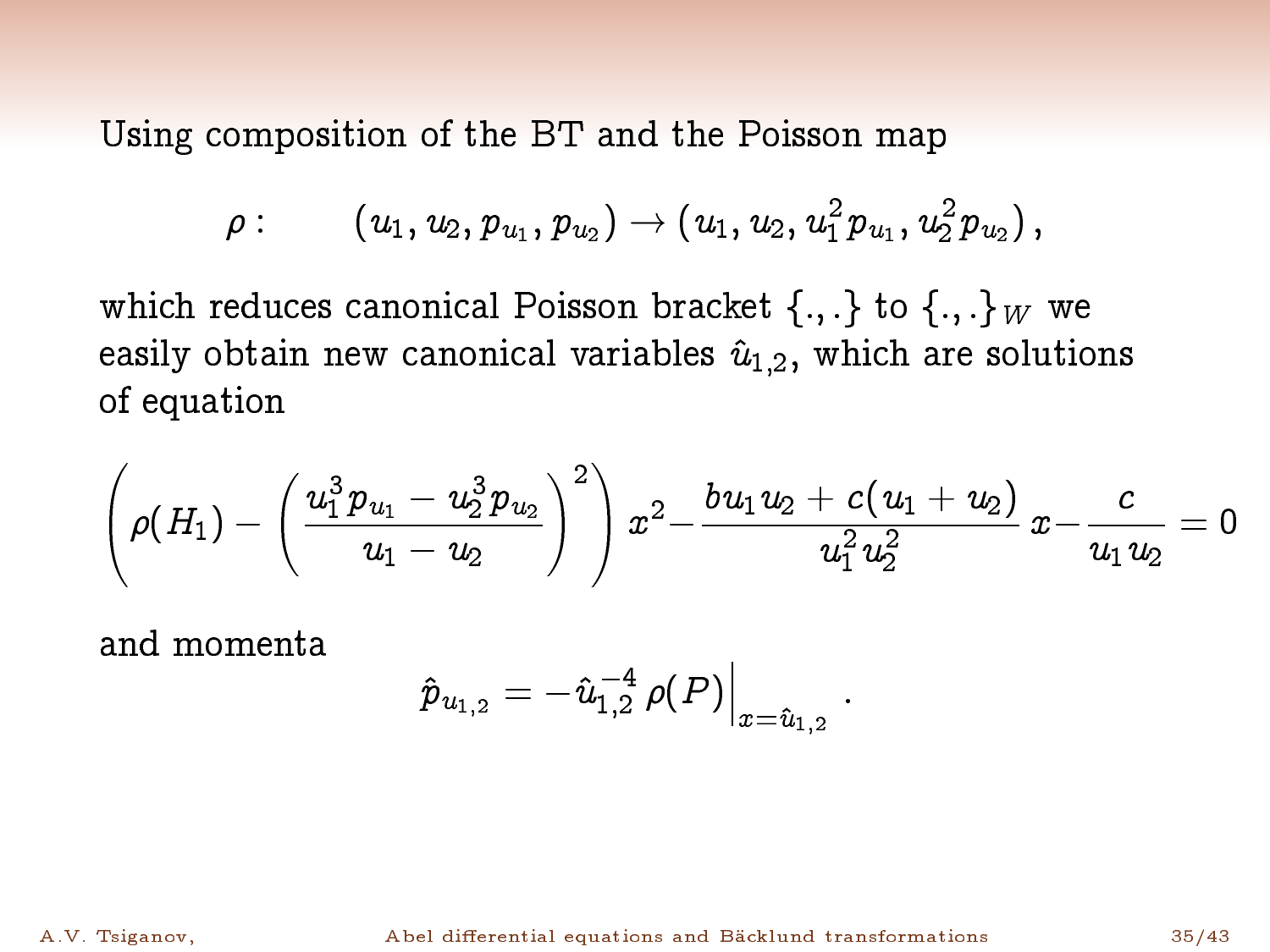If we substitute these variables into the separated relations

$$
\Phi_i(\hat{u}_i,\hat{p}_{u_i})=\left(\hat{u}_i^4\hat{p}_{u_i}^2+\frac{a}{\hat{u}_i^2}+\frac{b}{\hat{u}_i^3}+\frac{c}{\hat{u}_i^4}\right)-\hat{H}_1\pm\sqrt{\hat{H}_2}=0\,,
$$

and solve these relations with respect to  $\hat{H}_{1,2}$  one gets new integrable system with "natural" Hamilton function

$$
\hat{H}_1 = \frac{\left(bu_1u_2 + c(3u_1 + u_2)\right)u_1^4 p_{u_1}^2}{c(u_1 - u_2)} + \frac{\left(bu_1u_2 + c(u_1 + 3u_2)\right)u_2^4 p_{u_2}^2}{c(u_1 - u_2)} \\
-\frac{\left(bu_1 + c\right)\left(au_1^2 + bu_1 + c\right)}{cu_1^4} - \frac{\left(bu_2 + c\right)\left(au_2^2 + bu_2 + c\right)}{cu_2^4} \\
-\frac{4ac + b^2}{cu_1u_2} - \frac{5b\left(u_1 + u_2\right)}{u_1^2u_2^2} - \frac{4c\left(u_1^2 + u_1u_2 + u_2^2\right)}{u_1^3u_2^3}
$$

where "metric" and "potential" depend on the same parameters a, b, c and  $\hat{H}_2$  are polynomial of sixth order in momenta.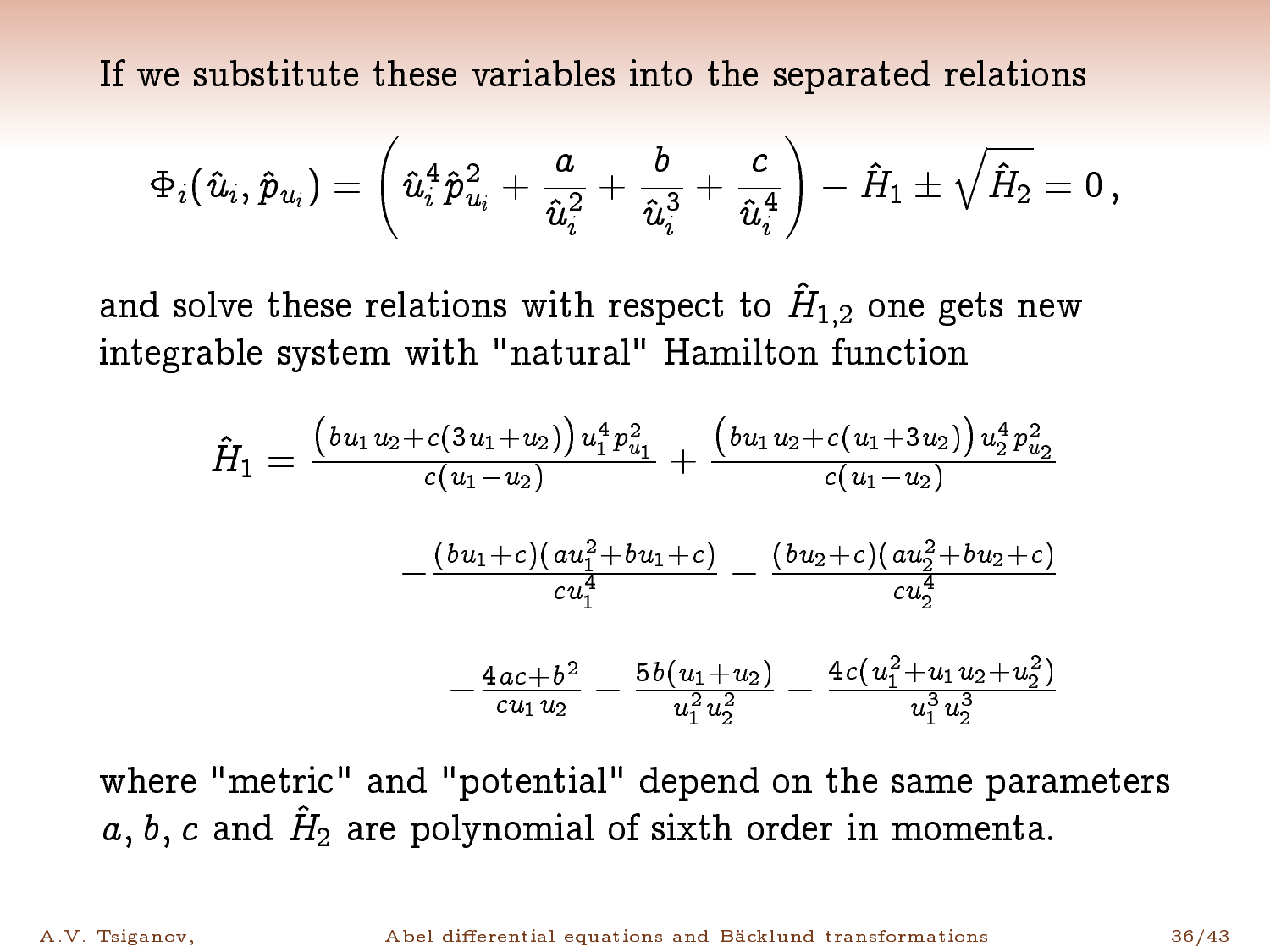Starting with other separation relations

$$
\frac{\left(u^2 p_u\right)^2-\left(H_1 u^4+H_2 u^3+au^2+b u+c\right)=0}{\left(u^2 p_u\right)^2-\left(au^4+H_1 u^3+H_2 u^2+b u+c\right)=0}{\left(u^2 p_u\right)^2-\left(H_1 u^4+au^3+b u^2+cu+H_2\right)=0}\,,\\ \cdots
$$

we can prove that following metrics on the plane

$$
\hat{\mathrm{g}}_{km} = \left(\begin{array}{cc} \displaystyle \frac{(ku_1 + u_2)u_1^m}{u_1 - u_2} & 0 \\ 0 & \displaystyle \frac{(ku_2 + u_1)u_2^m}{u_2 - u_1} \end{array}\right)
$$

give rise to integrable geodesic flows if:

$$
m=1, \quad k=2; \qquad m=3 \, , \quad k=\pm 1,3,\frac{1}{2} \, ,\\ m=4 \, , \quad k=\pm 1, \pm 3, -\frac{3}{5},-\frac{1}{7},\frac{1}{5},\frac{1}{2} \, .
$$

A.V. Tsiganov, **Abel differential equations and Bäcklund transformations** 37/43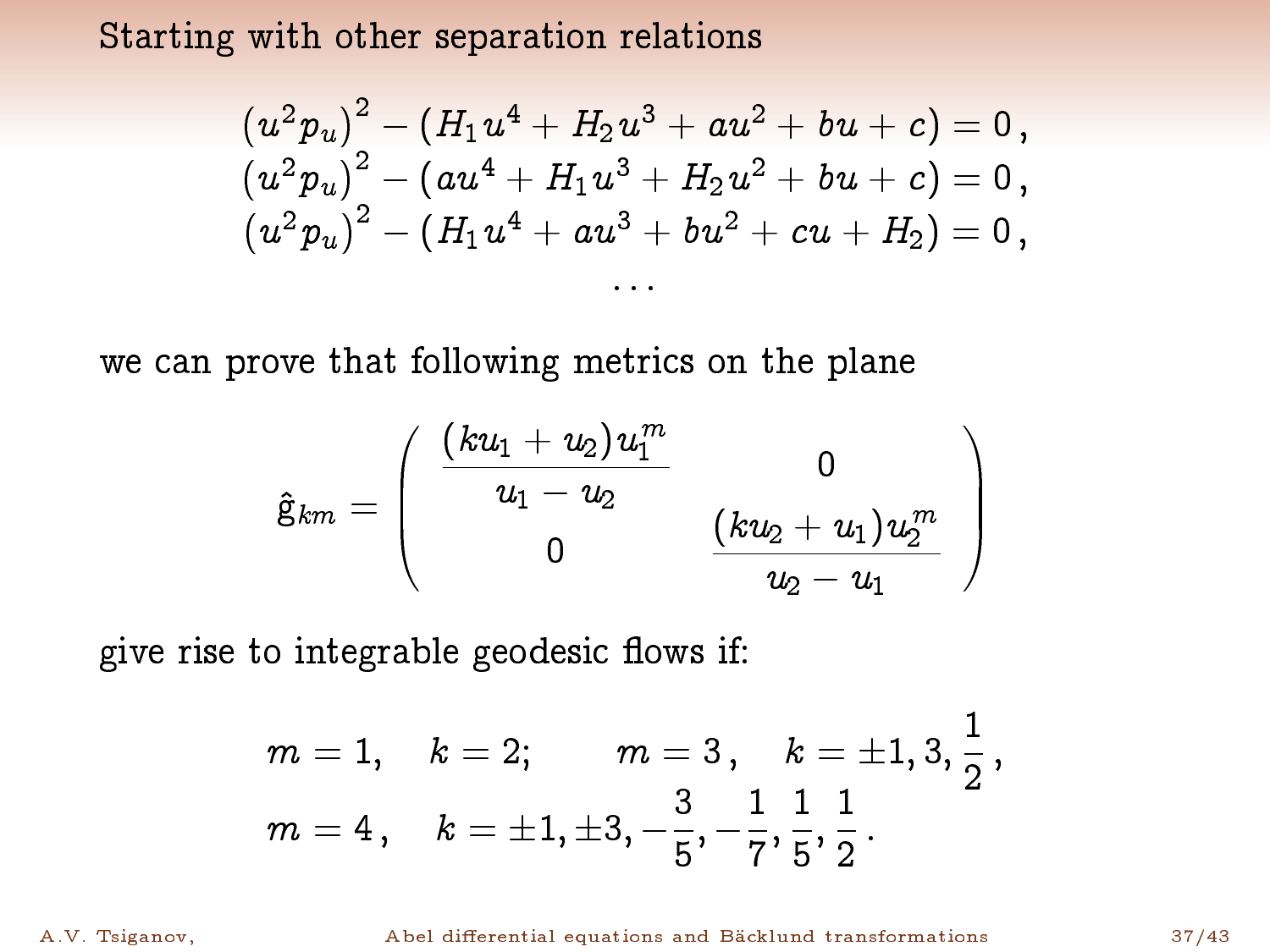# Conclusion:

There is algebraic construction of the auto Bäcklund transformations for the Hamilton-Jacobi equations solvable by inversion of the Abel quadratures on the hyperelliptic and non-hyperelliptic curves.

In fact, knowing quadratures we immediately obtain Abel's differential equations and equivalence relation on the symmetric product of these curves, which can be identified with auto Bäcklund transformation.

Auto Bäcklund transformations depend on arbitrary fixed roots  $\lambda_i$  of the Abel polynomial if this polynomial has such roots.

Using these transformations we can get a lot of new integrable systems with integrals of motion of third, fourth and sixth order in momenta.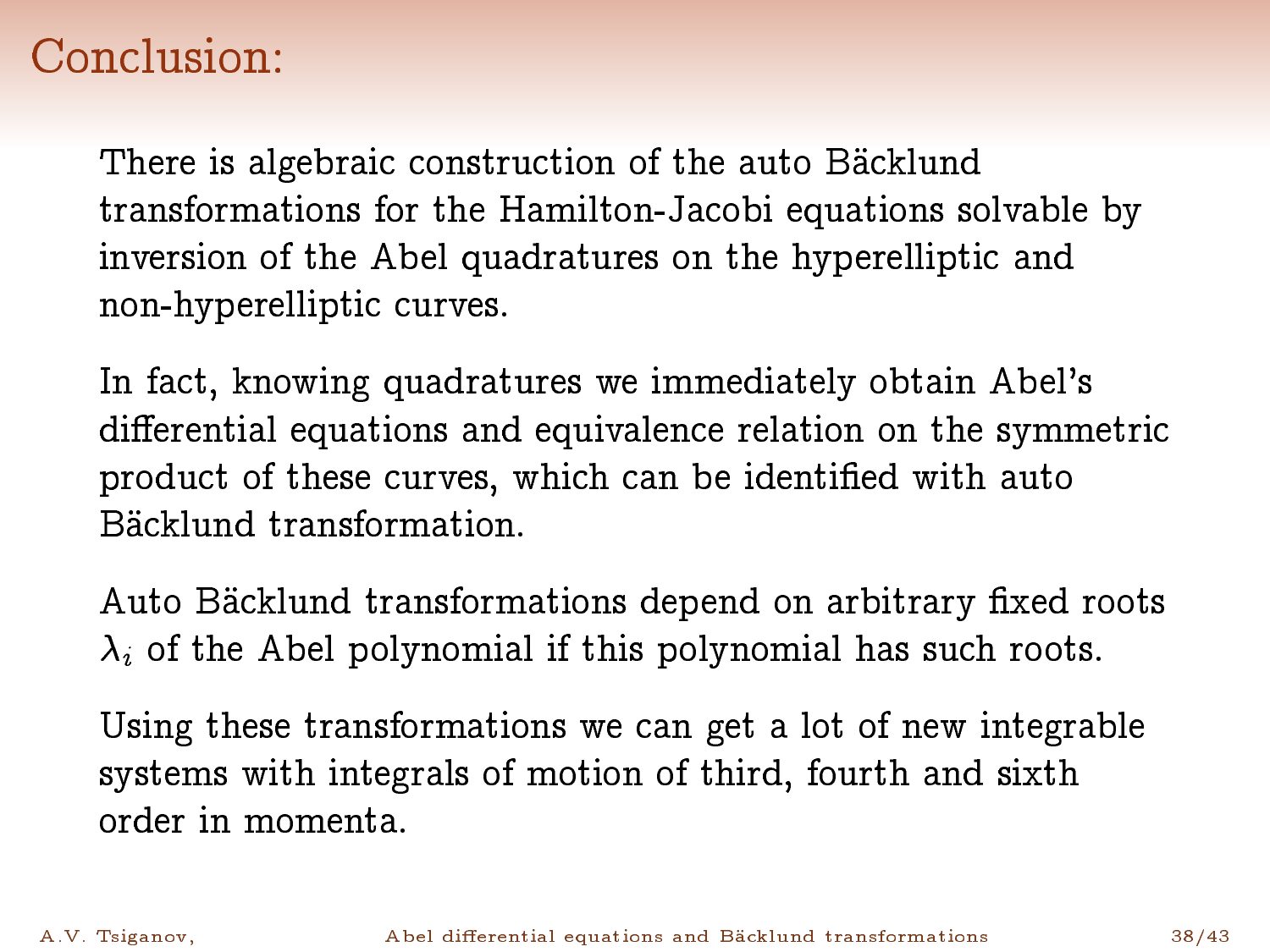Integrals of motion for the Goryachev system

$$
H_1 = J_1^2 + J_2^2 + \frac{4}{3}J_3^2 + \frac{a\gamma_1}{\gamma_3^{2/3}} + \frac{b}{\gamma_3^{2/3}},
$$
  
\n
$$
H_2 = -\frac{2J_3}{3}\left(J_1^2 + J_2^2 + \frac{8}{9}J_3^2 + \frac{b}{\gamma_3^{2/3}}\right) + \frac{a(3\gamma_3 J_1 - 2\gamma_1 J_3)}{3\gamma_3^{2/3}}.
$$

Integrable map

$$
(x_1,x_2,x_3,J_1,J_2,J_3)\rightarrow (x_1,-x_2,x_3,J_1,-J_2,J_3)
$$

describes symmetry of left-handed and right-handed coordinate

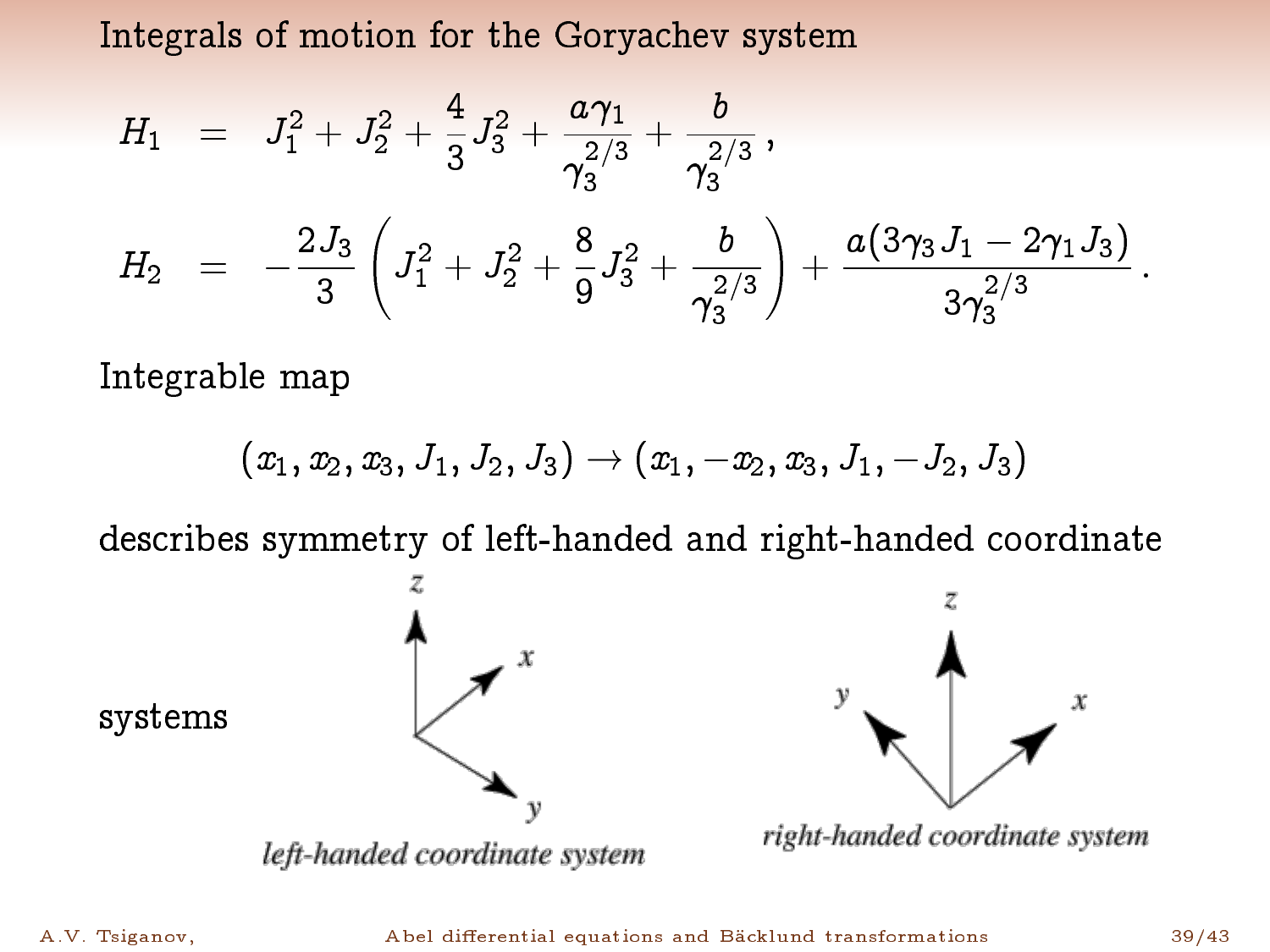In order to describe this trivial Bäcklund transformation we introduce variables of separation

$$
q_1+q_2=\frac{\gamma_3^{4/3}\,J_3}{1-\gamma_3^2}+\frac{\mathrm{i}(J_1\gamma_2-\gamma_1\,J_2)\gamma_3^{1/3}}{1-\gamma_3^2}\,,\quad q_1q_2=\frac{a}{2(\gamma_1+\mathrm{i}\gamma_2)}\,,\\ p_{1,2}=\frac{3\mathrm{i}\gamma_3^{2/3}}{2}+\frac{\mathrm{i} J_3}{q_{1,2}}\,.
$$

which are subject to the algebraic relation

$$
f(x,y)=x^4-bx^2+(y^3-h_1y+h_2)x+\frac{a^2}{4}=0\,.
$$

The corresponding algebraic curve is a trigonal curve of genus 3.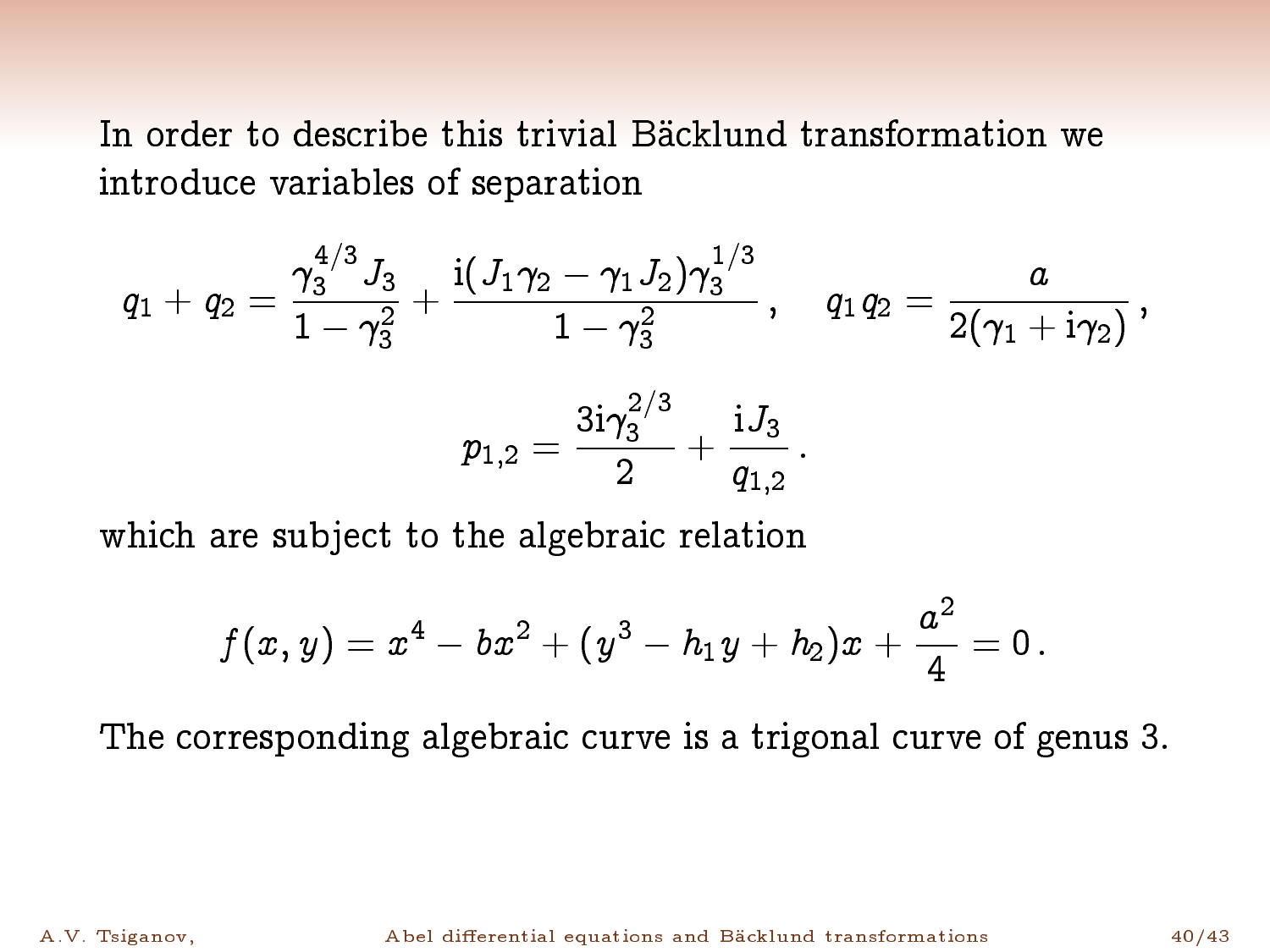Using a base of holomorphic differentials

$$
\omega_1(x,y)=\frac{dx}{\partial f/\partial y}\,,\qquad \omega_2(x,y)=\frac{xdx}{\partial f/\partial y}\,,\qquad \omega_3(x,y)=\frac{ydx}{\partial f/\partial y}
$$

we present Hamilton equations of motion,

 $\omega_1(x_1, y_1) + \omega_1(x_2, y_2) = dt_1$ ,  $\omega_3(x_1, y_1) + \omega_3(x_2, y_2) = dt_2$ .

where  $q_{1,2} = x_{1,2}$  and  $p_{1,2} = y_{1,2}$ . Consider transformation of variables

$$
\mathcal{B}: \qquad (q_1, q_2, p_1, p_2) \leftrightarrow (\tilde{q}_1, \tilde{q}_2, \tilde{p}_1, \tilde{p}_2),
$$

such that new coordinates  $\tilde{q}_1 = x_3$  and  $\tilde{q}_2 = x_4$  satisfy

$$
-\omega_1(x_3,y_3)-\omega_1(x_4,y_4)=dt_1\,,\qquad -\omega_3(x_3,y_3)-\omega_3(x_4,y_4)=dt_2\,.
$$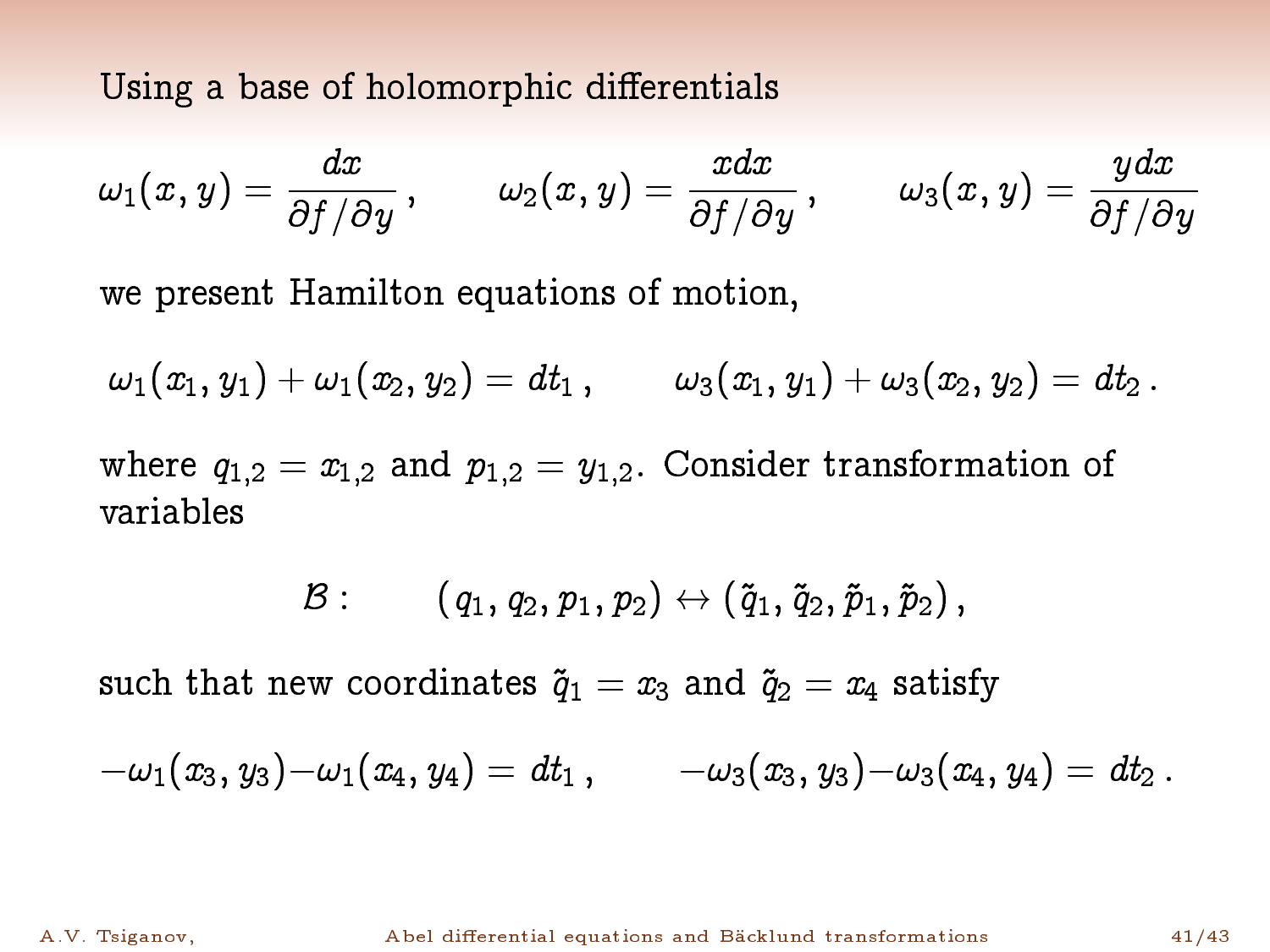Solutions of the Abel equations

$$
\begin{array}{lcl} \omega_1(x_1,y_1)+\omega_1(x_2,y_2)+\omega_1(x_3,y_3)+\omega_1(x_4,y_4) & = & 0\,,\\ \omega_3(x_1,y_1)+\omega_3(x_2,y_2)+\omega_3(x_3,y_3)+\omega_3(x_4,y_4) & = & 0\,, \end{array}
$$

are the point of intersection of trigonal curve  $f(x, y) = 0$  with a family of lines

$$
h(x,y,t)=y-P(x)=0,\quad P(x)=\frac{x_1y_2-x_2y_1}{x_1-x_2}x+\frac{y_1-y_2}{x_1-x_2}\,.
$$

Abel polynomial 
$$
\psi
$$
 gives rise to desired symmetry  
\n
$$
(x-x_3)(x-x_4) = x^2 + \frac{(x_1+x_2)(x_1-x_2)^3 + (y_1-y_2)^2(x_1y_1+2x_1y_2-2x_2y_1-x_2y_2)}{(x_1-x_2)^2 + (y_1-y_2)(y_1-y_2+x_1-x_2)} \frac{x^2(x_1-x_2)^3 + (y_1-y_2)(y_1-y_2+x_1-x_2)}{(x_1-x_2)^3}
$$

A.V. Tsiganov, **Abel differential equations and Bäcklund transformations** 42/43